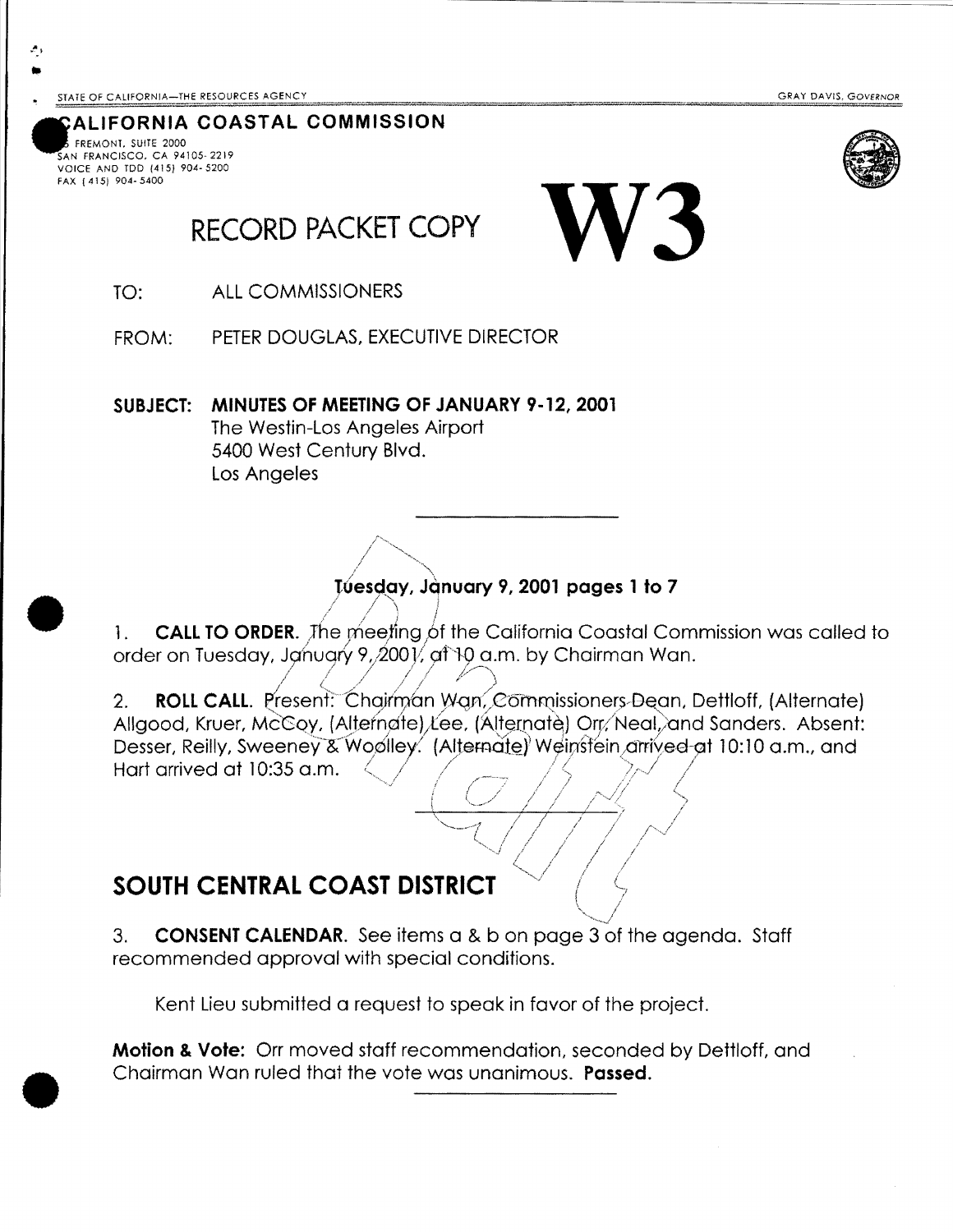## **SAN DIEGO COAST DISTRICT**

4. **ADMINISTRATIVE PERMIT APPLICATIONS.** See items a through c on page 3 of the agenda. Staff recommended approval with special conditions.

•

•

•

**Approved:** There being no objection, Chairman Wan ruled that these administrative permits be issued by the Executive Director.

### 5. **CONSENT CALENDAR.**

a. **Application No. 6-00-169 (Surrey,** Coronado) Staff recommended approval with conditions.

**Motion & Vote:** Kruer moved staff recommendation, seconded by McCoy, and Chairman Wan ruled that the vote was unanimous. **Passed.** 

# **SOUTH CENTRAL COAST DISTRICT**

I

6. **DEPUTY DIRECTOR'S REPORT.** Deputy Director Damm reported on matters not requiring public hearings, and on comments from the public.

requiring poblic rieginitys, drive on comments from the poblic.<br>7. **CONSENT CALENDAR (removed from Regular Calendar)**. Staff moved items 9c & 9g to the Calendar, and recommended approval with special conditions.

**Motion & Vote:** Orr moved staff recommendation, secanded by Allgood, and Chairman Wan ruled that the vote was unanimous. **Passed.** ·----~; <sup>I</sup>*I* ~

8. **UCSB NOTICE of IMPENDING DEVELOPMENT No. 7-00.** Staff recommended approval with special condition.

**Motion & Vote:** Kruer moved staff recommendation, seconded by McCoy, and Chairman Wan ruled that the vote was unanimous. **Passed.** 

### 9. **COASTAL PERMIT APPLICATIONS.**

- a. **Application No. 4-00-44 (Blank Par-E,** Malibu) **Postponed.**
- b. **Application No. 4-00-57 (Morton,** Malibu) **Postponed.**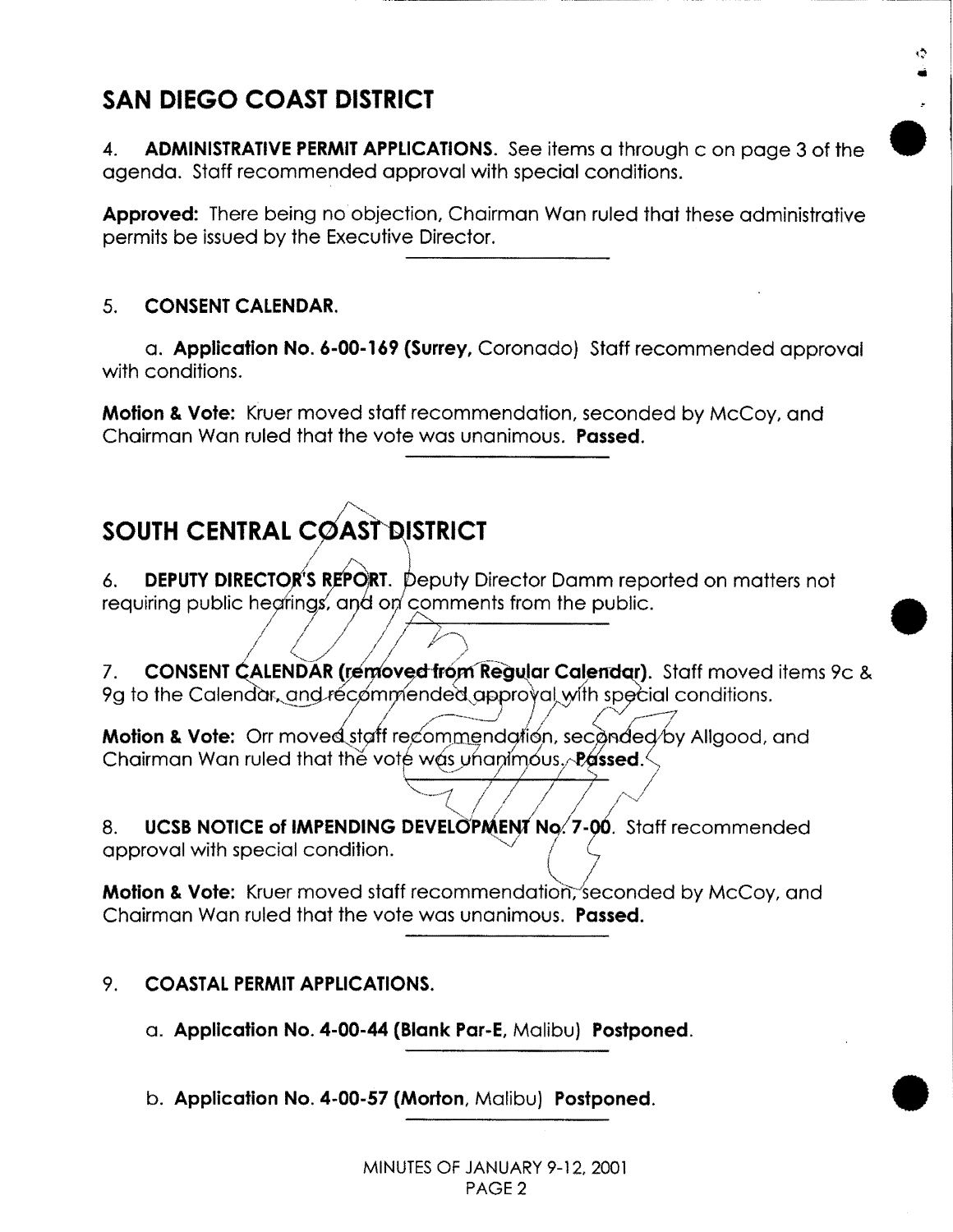• c. **Application No. 4-00-122 (BelL** Malibu) Moved to expanded Consent Calendar. **Approved.** 

d. **Application No. 4-00-162 (Sayles,** Los Angeles Co.} Staff recommended continuance.

Don Schmitz, representing the applicants, submitted a request to speak in favor of the project.

**Motion & Vote to Continue:** Kruer moved to continue the hearing, seconded by Allgood, and Chairman Wan ruled that the vote was unanimous. **Passed.** 

e. **Application No. 4-00-188 (Olson,** Los Angeles Co.) **Postponed.** 

f. **Application No. 4-99-190 (Mahoney, Malibu) Staff recommended approval** with special conditions.  $/$   $\sim$ .<sup>'</sup>

**Motion & Vote:** Orr móved staff recommendation, seconded by McCoy, and Chairman Wan ruled that the vote was unanimous. **Passed.** 

// <.,,, ' /./ // / \_// g. **Application No. 4-00-232 (Audúbon Society & Santa Barbara Co.)** Moved to expanded Consent Calendor. Approved.

 $/$  /  $/$   $/$   $/$   $/$   $/$   $/$   $/$   $/$   $/$ 

 $\sim$ 1 / / /  $\sim$ 

/ /

.. , / I / ' I;·/ / ' / ( ' .·· <sup>I</sup>;: *I/ j*  h. **Application No. 4-00-259 (Herzig**/Malibú) Postponed<sub>,</sub>

 $1 / I$   $1 / I$ 

 $\overline{\phantom{a}}$ 

10. **PERMIT AMENDMENTS.** 

•

•

*{* (\_ . <sup>I</sup> a. **Permit No. 5-90-103-A3 (The Pointe & LaBerge**/Malibu) Postponed.

b. **Permit No. 4-97-31-A (Zucker,** Malibu) Staff recommended approval with special conditions as modified in addendum.

**Motion & Vote:** Lee moved staff recommendation, seconded by Dettloff, and Chairman Wan ruled that the vote was unanimous. **Passed .**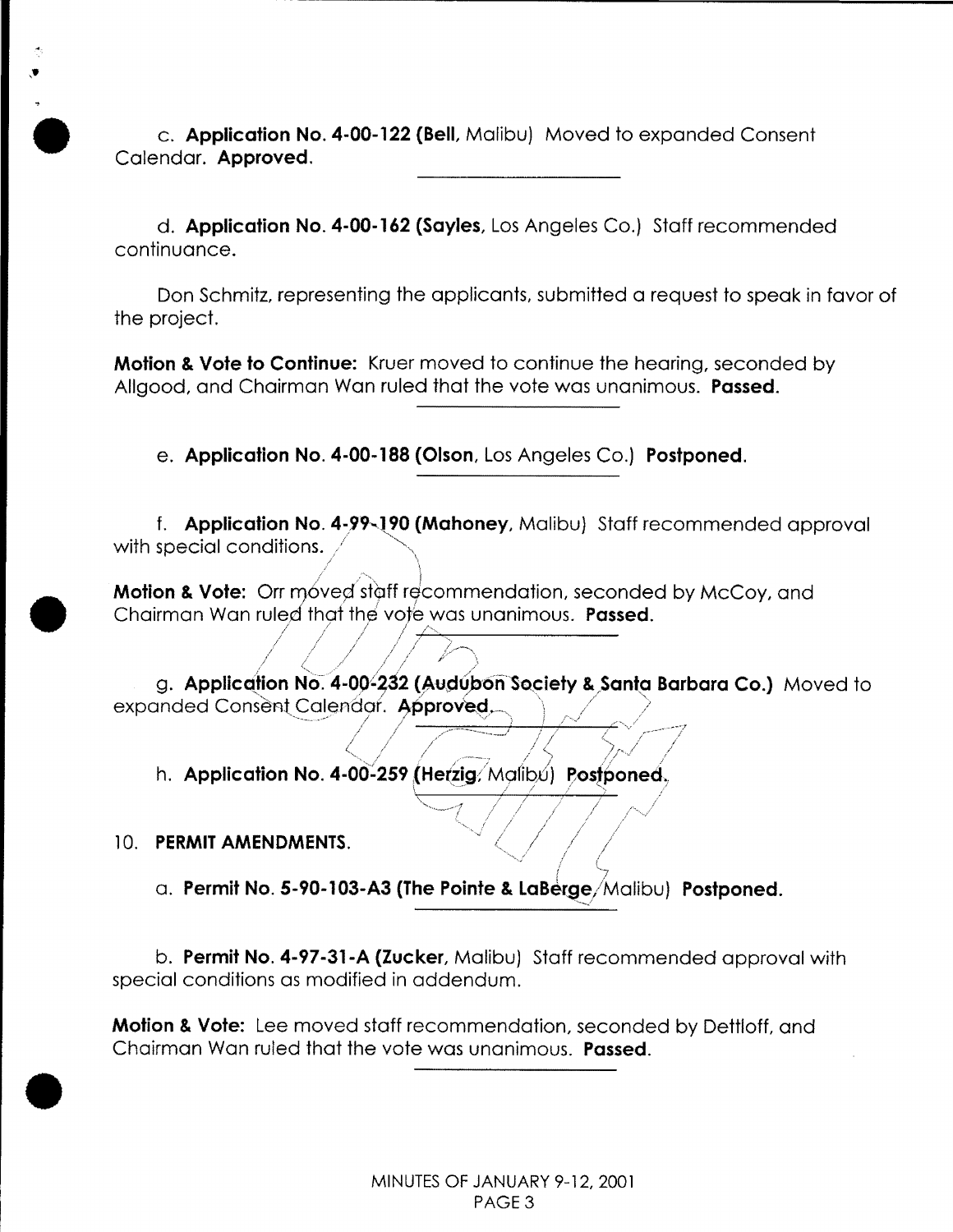## **STATEWIDE**

11. **FEDERAL CONSISTENCY REPORT.** Deputy Director Kooser reported on Negative Determinations issued by the federal consistency staff, and status of major non-energy federal consistency matters.

•

Ò

•

## **ENERGY, OCEAN RESOURCES and WATER QUALITY**

12. **ENERGY, OCEAN RESOURCES and WATER QUALITY REPORT.** Deputy Director Kooser reported on matters not requiring public hearings, and status of offshore oil & aas exploration & development.

a. **Guadalupe Oil Field Remediation Status Report.** There was a written report for information only.

Hart arrived during the following item.

### 13. FEDERAL CONSISTENCY.

a. CC-126-00/(EPA, offshore southern California) Staff recommended approval of project as modified orally.

Terry Oda, representing US EPA, spoke in favor of the project. David Panzer, representing MMS, spoke in favor of the project. Drew Bohan, representing Santa Barbara Channel Keeper, spoke in opposition to the project. Tanya Gulesserian, representing Environmental Defense Center, spoke in opposition to the project. Marcela von Vacano, Esq. representing U.S. EPA, Region, spoke in favor of the project.

Motion & Vote: Kruer moved staff recommendation, seconded by Dettloff, and the roll call vote was 7 in favor and 1 opposed (Hart). Passed.

**PUBLIC STATEMENTS.** Doug Korthof complimented the Commission on protecting beaches, and suggested electronic improvements to public participation.

**LUNCH RECESS.** The Commission recessed for lunch at 1:00 and returned at 2:15 p.m.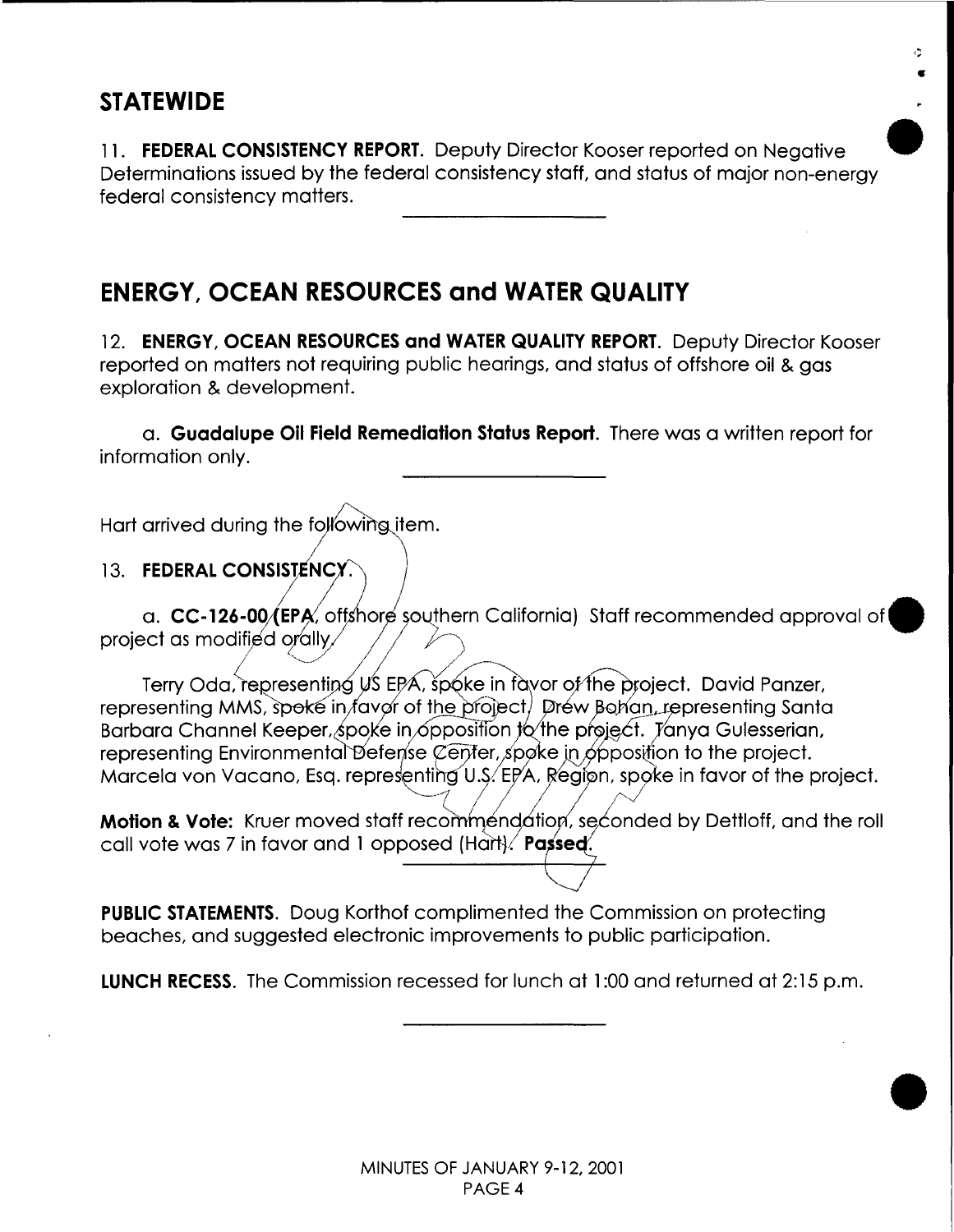### 14. **PERMIT AMENDMENT .**

•

•

•

a. **Permit No. E-98-26-A (Chevron Pipe Line,** Morro Bay) Staff recommended approval with special conditions as modified in addendum.

Joe Gonzalez, representing Chevron Pipeline Co., spoke in favor of the project.

**Motion & Vote:** Allgood moved staff recommendation, seconded by Orr, and Chairman Wan ruled that the vote was unanimous. **Passed.** 

15. **SONGS Status.** There was a written report for information only.

## **SAN DIEGO COAST DISTRICT**

*/* 

16. **DEPUTY DIRECTOR'S REPORT.** Deputy Director Lee reported on matters not requiring public hearings, and on comments from the public.  $\frac{1}{2}$ 

195, *Andren*<br>200*0 -* 2010 - 2011 17. CONSENT CALENDAR (removed from Regular Calendar). Staff moved item 18e to the Calendar, and lec9rnm.~nd¢9,,~pproval with special conditions. */* ./// //-.....>

*;1/* 

*I7.* **CONSENT CALENDAR/(removed from Regular Calendar)**. Staff moved item 18 the Calendar, and recommended approval with special conditions.<br>Neil Cole, representing City of Soland Beach, submitted a request to speak in fa  $\sim$  ///  $\sim$  ) $\sim$ 1

**Motion & Vote:** Lee moved staff recommendation, seconded by Dettloff, and Chairman Wan ruled that the vote was unanimous. **Passed.** 

### 18. **COASTAL PERMIT APPLICATIONS.**

*· ..... ,,I /* <sup>I</sup>·-v· *(* <sup>j</sup> a. **Appeal No. A-6-99-133 (Ligouri**, Oceanside)  $~$ Staff recommended approval with special conditions.

\ "·-.. .,/'· / / / ·, I I / I / /  $-1$  / / / /  $\sim$ 

Sandra J. Brower, representing the applicant, spoke in favor of the project. David Skelly and Daniel Persichetti, both representing the applicant, submitted requests to speak in favor of the project. Collette Evans spoke in opposition to the project. Renny Dowling spoke in opposition to the project. Eva L. Dausel submitted a request to speak in opposition to the project. Geri Witt submitted a request to speak in opposition to the project.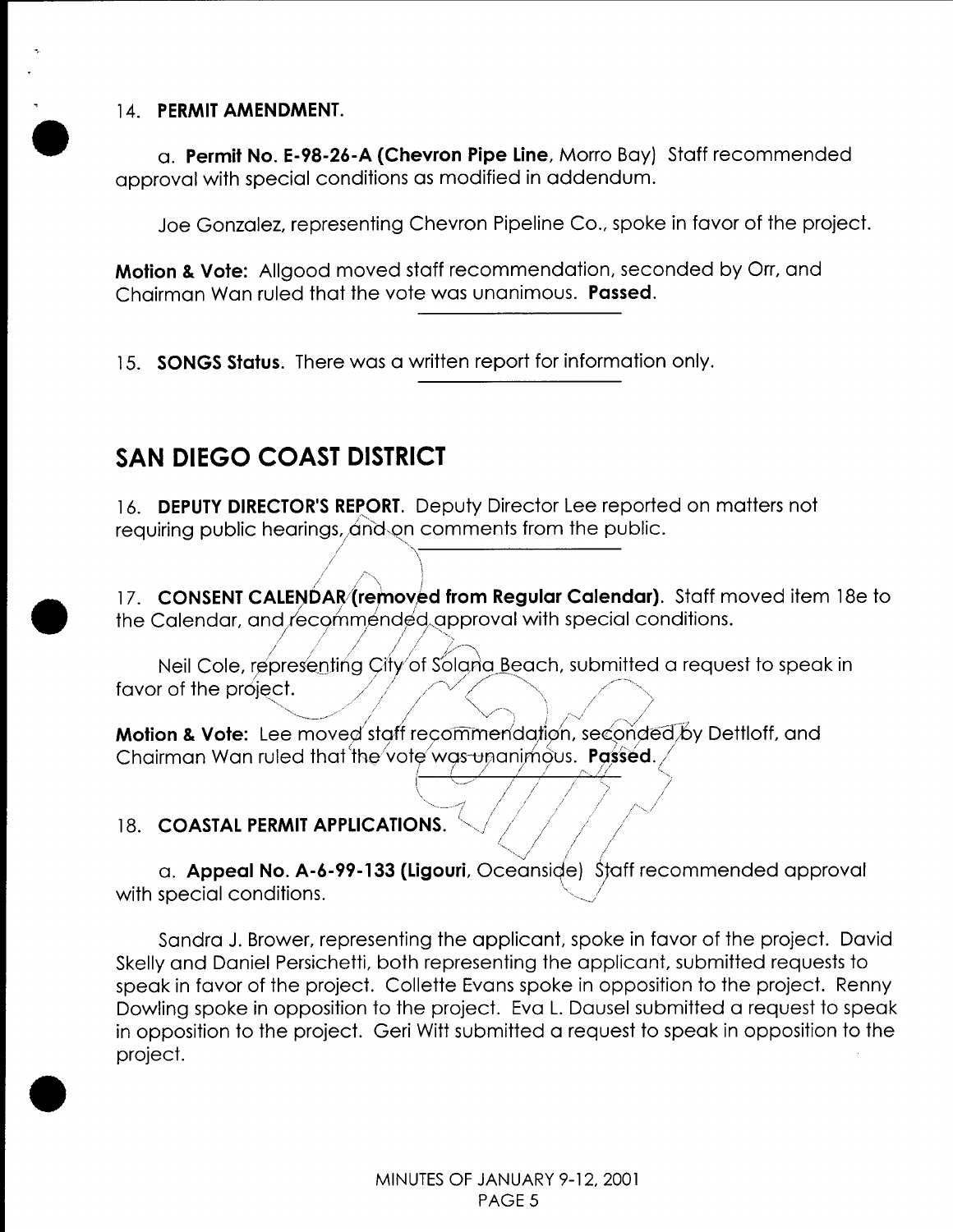**Motion & Vote to Continue:** Weinstein moved to continue the hearing, seconded by Hart, and the roll call vote was 4 in favor (Hart, Kruer, Lee & Weinstein) and 5 opposed • (Dettloff, Allgood, McCoy, Orr & Wan). **Failed.** 

**Motion & Vote:** Allgood moved staff recommendation, seconded by Orr, and the roll call vote was 0 in favor and 9 opposed. **Failed.** 

b. **Appeal No. A-6-00-71 (Alanis,** Oceanside) Staff recommended approval with special conditions.

Paul R. Alanis spoke in favor of the project. David Skelly submitted a request to speak in favor of the project.

**Motion & Vote:** Kruer moved staff recommendation, seconded by McCoy, and Chairman Wan ruled that the vote was unanimous. **Passed.** 

c. Application No. 6-00-80 (Gallagher, Carlsbad) Postponed.

d. **Application N6.** *6* 0-~40 **{s D G & E,** Del Mar} **Postponed.** *I* <sup>I</sup>

e. Application No. 6-00-149 (Solana Beach linear park) Moved to expanded Consent Calendar. Approved.

•

Kruer left at  $4:50$  p.m., during the following if em.

f. **Application No. 6-00-167 (San Diego NTC demolition)** Staff recommended approval with special condition.

Marcela Escobar Eck, representing City of San Diego, spoke in favor of the project. Kathleen Riser & Walter Heiberg, both representing McMillin Development, submitted requests to speak in favor of the project. Wayne Raffesberger, representing Point Loma Association, spoke in favor of the project. Jacquie Evans, representing Quie, Inc., spoke in opposition to the project. Adam Smith, representing Whole Systems Foundation, spoke in opposition to the project. James M. Evans, representing Peninsula Athletic Club, spoke in opposition to the project. Cynthia Conger spoke in opposition to the project. Stan Smith, representing "Save The Grinder'' (veterans}, spoke in opposition to the project. Loretta A. Scott, representing Global Culture Network, spoke in opposition to the project. Cdr. Bert Decker USN (retired), representing Navy League & Veterans' Council, spoke in opposition to the project. Connie Messina, representing The Multicultural Center for Parenting & life Skills, spoke in opposition to •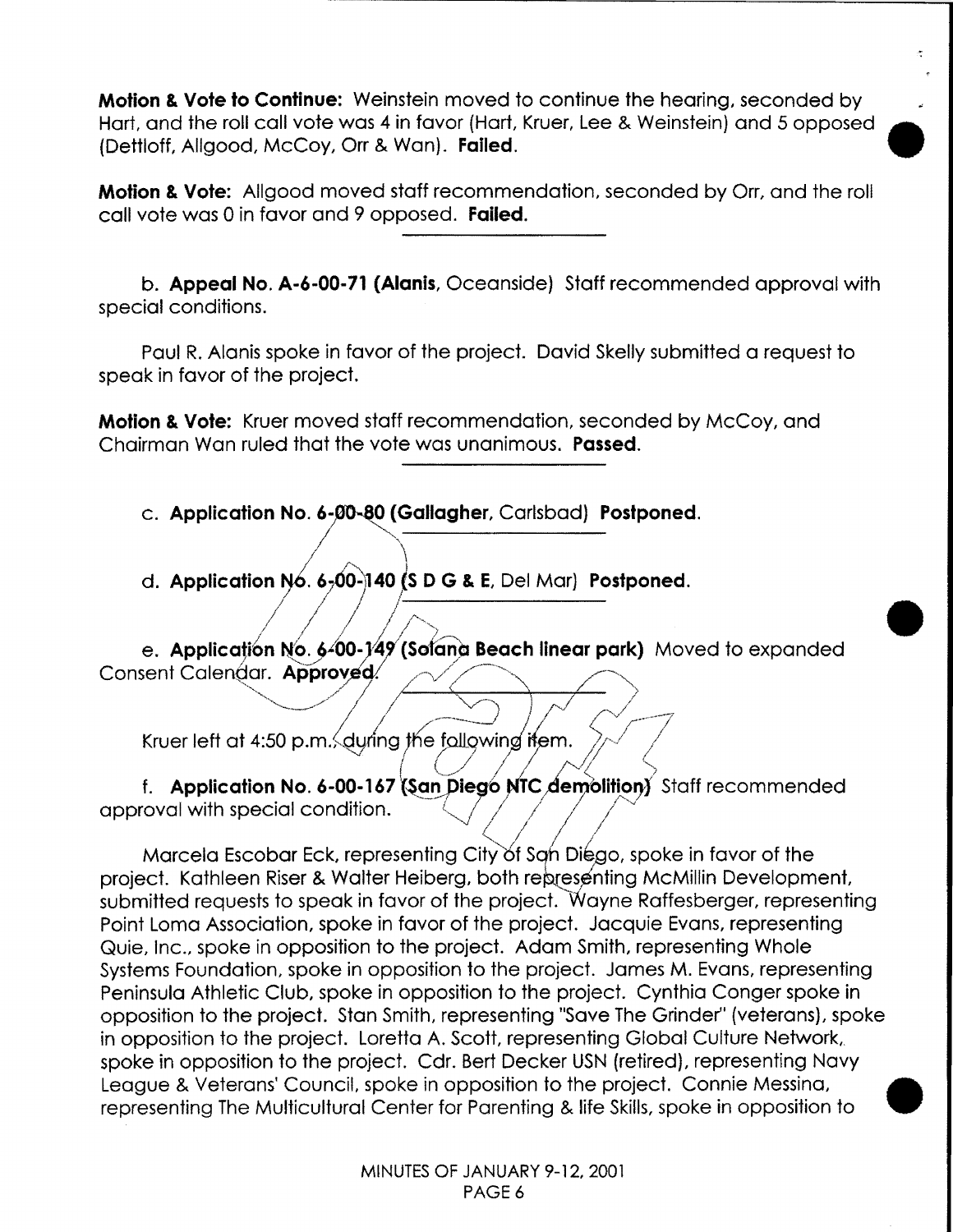the project. Maryanne Brown spoke in opposition to the project. Rose Davis, representing Environmental Indigenous Network, spoke in opposition to the project. John McNab, representing ntcsd.org and San Diego Chapter Sierra Club, spoke in opposition to the project. Sharif Harris, representing Sustainable Earth Enterprises, spoke in opposition to the project. Kathy Brock, representing Sustainable Community (Builders), submitted a request to speak in opposition to the project. Ron Boliung spoke in favor of the project.

**Motion & Vote:** McCoy moved staff recommendation, seconded by Hart, and Chairman Wan ruled that the vote was unanimous. **Passed.** 

### 19. **PERMIT AMENDMENT.**

•

•

•

a. **Permit No. 6-99-74-A (Price Enterprises,** Solana Beach) Staff recommended denial.

**Motion & Vote:** There being no speakers, Lee moved approval of the application, seconded by Allgood, and Chairman Wan ruled that the vote was unanimous in opposition to the motion/**Failed:** 

~---------------

20. NEW APPEAL.

a. Appeal No. A-6-00-193 (Robinson, Encinitas) Staff recommended continuance. There being no objection, Chairman Wan opened the hearing and continued it to a future meeting.

**RECESS.** The Commission recessed for the day at  $5:35/6$ .m.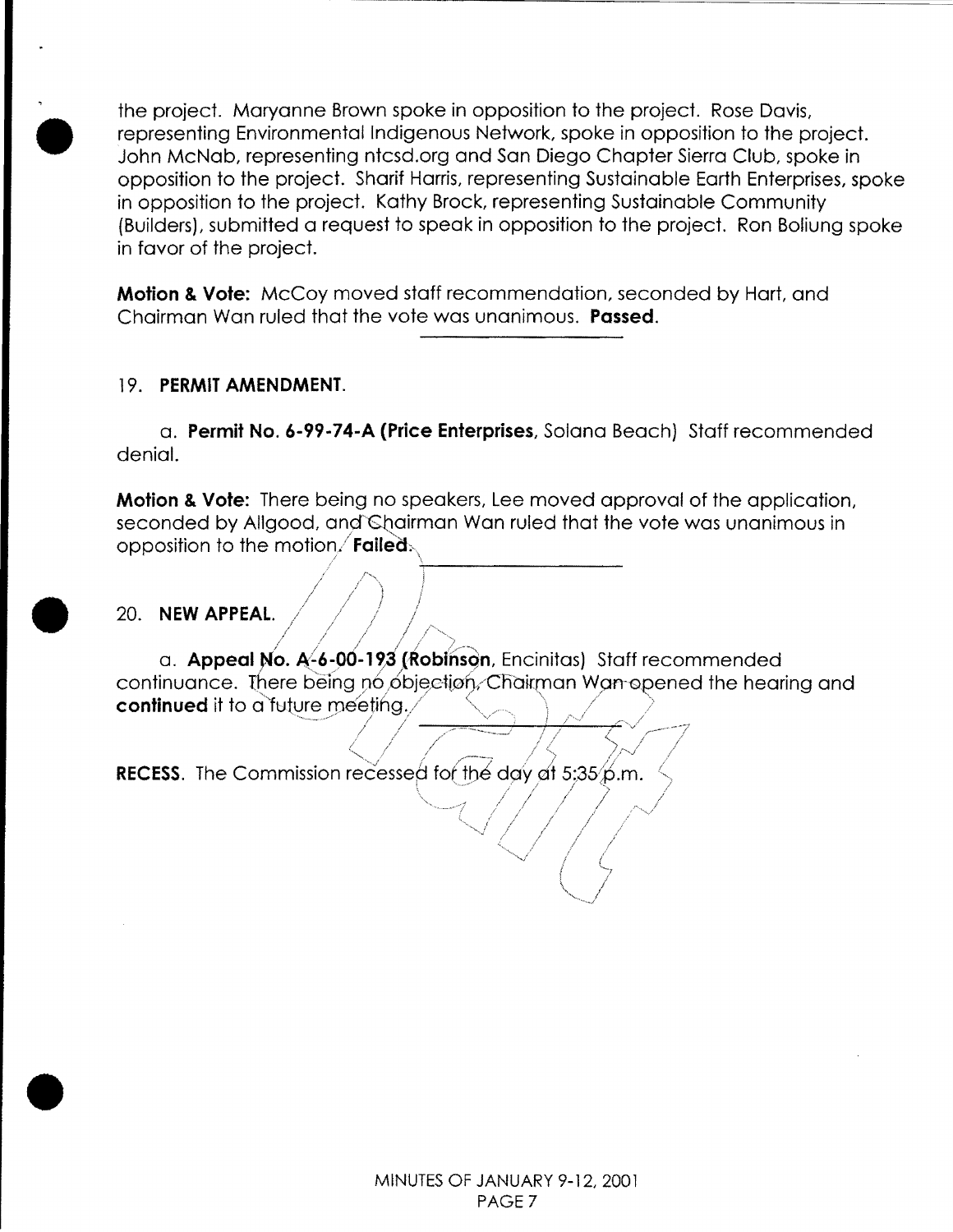### **Wednesday, January 10, 2001 pages 8 to 14**

•

•

1. **CALL TO ORDER.** The meeting of the California Coastal Commission was called to order on Wednesday, January 10, 2001, at 9:05a.m. by Chairman Wan.

2. **ROLL CALL.** Present: Chairman Wan, Vice Chairman Potter, Commissioners Dean, (Alternate) Soto, Dettloff, Estolano, Hart, McCoy, Nova, Neal, Nichols and Reilly. Absent: Sanders and Woolley. McClain-Hill arrived at 9:10 a.m., and Kruer arrived at  $9:40$  a.m.

## **STATEWIDE**

3. **APPROVAL OF MINUTES.** Staff recommended approval of minutes of November & December 2000. Chairman Wanvuled that the vote was unanimous. **Passed.** 

- 4. **COMMISSIONERS' REPORTS.** None.
- 5. **CONSERVANCY REPORT.** Nome.
- 6. SANTA MONICA MOUNTAINS CONSERVANCY REPORT. None.
- 7. DEPUTY ATTORNEY GENERAL'S REPORT. Informational only.
- 8. **EXECUTIVE DIRECTOR'S REPORT.** 
	- a. Interagency Agreement for NOAA Fellow. Staff recommended approval.

**Motion & Vote:** Estolano moved staff recommendation, seconded by McCoy, and Chairman Wan ruled that the vote was unanimous. Passed.

b. **Adopt-A-Beach MOA Amendment.** Staff recommended approval.

**Motion & Vote:** Estolano moved staff recommendation, seconded by McCoy, and Chairman Wan ruled that the vote was unanimous. **Passed.** 

c. **Malibu LCP Contract.** Staff recommended approval.

**Motion & Vote:** Estolano moved staff recommendation, seconded by Potter, and Chairman Wan ruled that the vote was unanimous. **Passed.**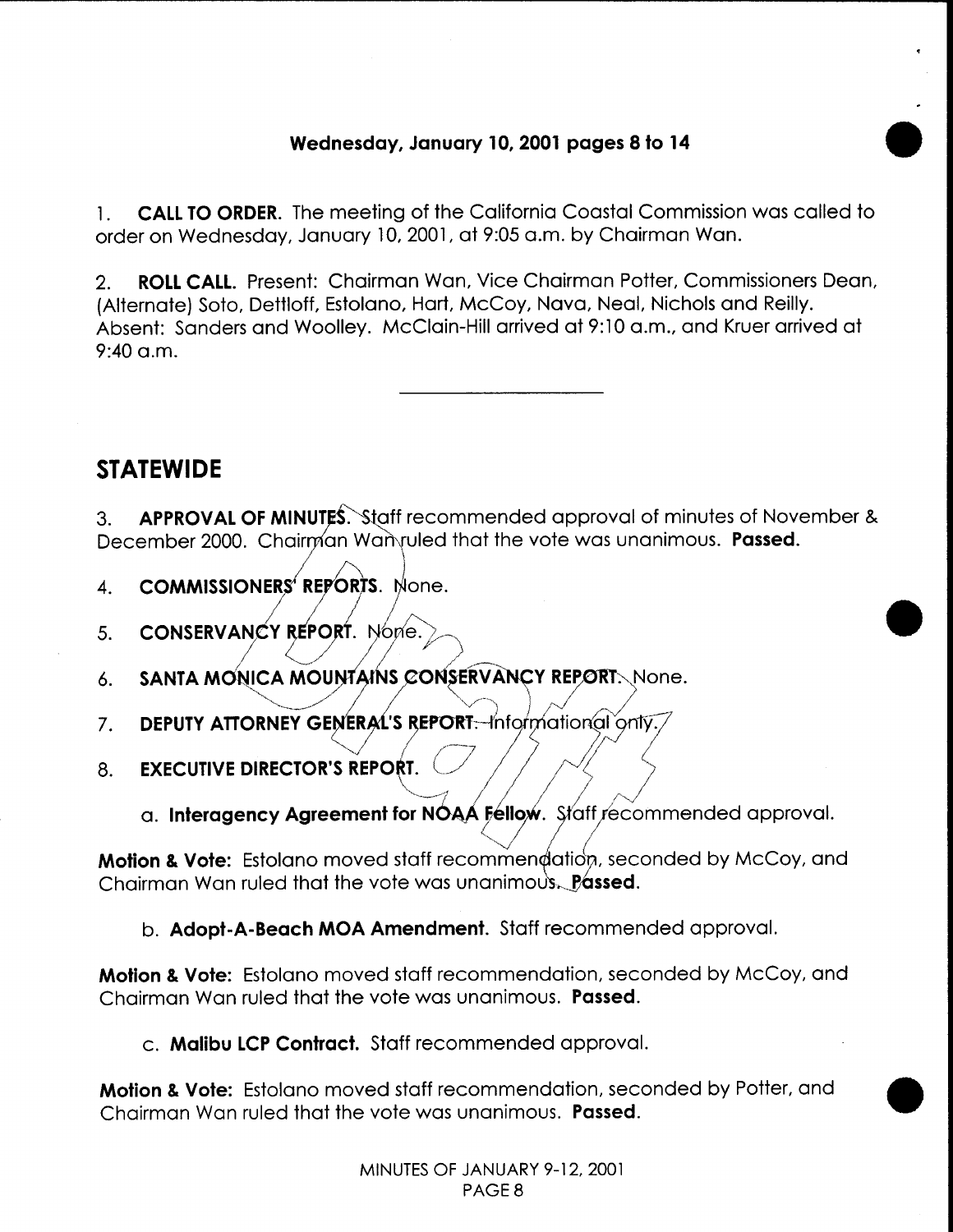d. **NOAA Coastal Research & Monitoring Strategy.** Staff suggested a letter of support. There being no objection Chairman Wan directed staff to prepare a letter of support.

## 8.5 **CALIFORNIA COASTAL MANAGEMENT PROGRAM WORKSHOP.** Staff

recommended approval of the MOU.

•

•

•

Jerry Livingston, representing Building Industry Association of San Diego, submitted a request to speak in opposition to the staff recommendation. David Smith, representing Building Ind. Assoc. of So. Cal., submitted a request to speak in opposition to the staff recommendation. Jim Whalen, representing Sempra Energy, submitted a request to speak in opposition to the staff recommendation. Tom Acuña, representing Sempra Energy, submitted a request to speak in opposition to the staff recommendation. Eileen Reynolds, representing Calif. Assn. of Realtors, submitted a request to speak in opposition to the staff recommendation. Stephanie Doll submitted a request to speak in favor of the Secretary's position. Norbert H. Doll submitted a request to speak in favor of Secy. Nichols' recommendation. Craig Benedetto, representing Alliance for Habitat Conservation, submitted a request to speak in opposition to the staff recommendation. /  $\lambda$  /  $\lambda$  ,  $\lambda$  ,  $\lambda$ 

/ I ) *j*  Michael D. Jasny, representing Natural Resources Defense Council, submitted a request to speak in favor of the staff recommendation. Ellen Stern Harris, representing Fund for the Environment, submitted a request to speak in favor of the staff recommendation. Allison Rølfe, representing SD Bay Council, submitted a request to speak in favor of the staff recommendation. Bob Joseph, representing San Clemente Citizens for Responsible Deyelopment,-submitted  $\alpha$  request to speak in favor of the staff recommendation. Doug Korthof submitted a request to speak in favor of the staff recommendation. Nancy Donaven submitted  $\alpha$  request to speak in favor of the staff recommendation. Linda Moon, representing Amigos de Bolsa Chica, submitted a request to speak in favor of the staff recommendation. Marcia Hanscom, representing Wetlands Action Network, submitted a request to speak in favor of the staff recommendation. Tarren Collins, representing Sierra Club Santa Lucia Chapter, submitted a request to speak in favor of the MOU $\downarrow$ 

Travis Longcore, representing The Urban Wildlands Group, submitted a request to speak concerning language of MOU. Catherine Rich, representing The Urban Wildlands group, submitted a request to speak. Janie Figen submitted a request to speak. Bruce Monroe, representing Sierra Club, submitted a request to speak. Gordon Hensley, representing Environmental Defense Council, submitted a request to speak in favor of listing ITP under CCMP. Tanya Gulesserian, representing Environmental Defense Council, submitted a request to speak in favor of listing ITP under CCMP. Jack McCurdy submitted a request to speak.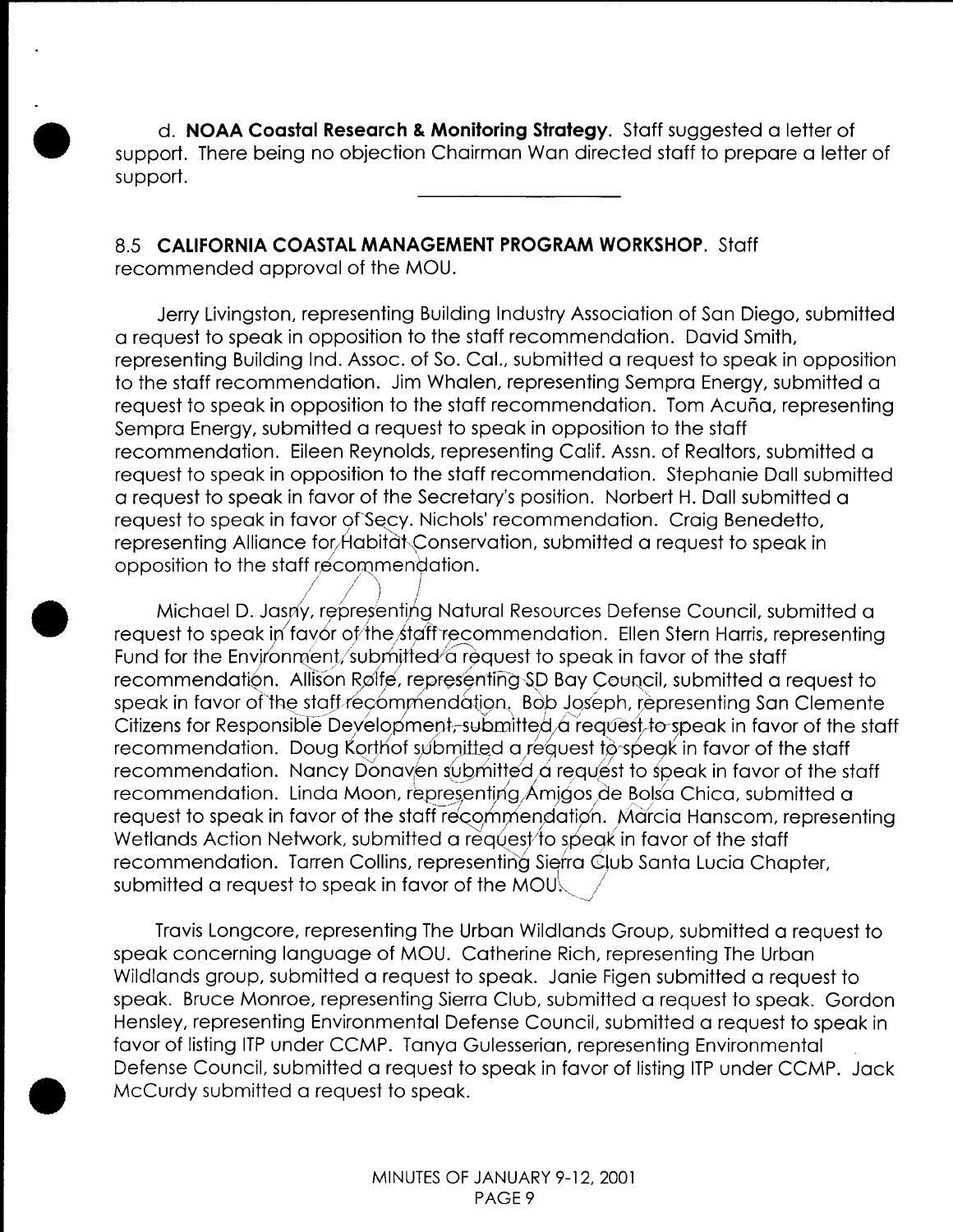**Motion & Vote to Withdraw Request:** McClain-Hill moved to withdraw the request to OCRM, seconded by Estolano, and the roll call vote was 6 in favor (Soto, Estolano, • Hart, Kruer, McClain-Hill & Potter) and 5 opposed (Dettloff, McCoy, Nova & Wan. **Passed.** 

**Motion & Vote to Table MOU:** Reilly moved to table the MOU, seconded by McCoy, and Chairman Wan ruled that the vote was unanimous. **Passed.** 

## **SAN DIEGO COAST DISTRICT**

### 9. **LOCAL COASTAL PROGRAMS (LCPs)**

a. **San Diego LCP Amendment No. 4-2000 (Centre City North Embarcadero Overlay).** Staff recommended approval with suggested modifications.

**Motion & Vote to Continue:** Reilly moved to continue the hearing, seconded by Estolano, and Chairman Wannuled that the vote was unanimous. **Passed.** 

b. Port Master Plán Amendment No. 27 (North Embarcadero Redevelopment). The port requested  $\alpha$  continuance,

Motion & Vote to Continue: Reilly moved to continue the hearing, seconded by Estolano, and Gb~~rman ,~?~;)G"1~¢1'tqL the V' e was Ti·'a imous. **Passed.** '--.\_/ *(I* <sup>~</sup>(v */Jl* 

# SOUTH COAST DISTRICT<br>10. VOTING on APPLICATION.

a. **Application No. 5-00-261 (Pearson**, Newport Beach) Staff recommended approval with special conditions.

Sandy Pearson spoke in favor of the project.

**Motion & Vote:** Nova moved staff recommendation, seconded by Potter, and the roll call vote was 9 in favor and 2 opposed (Dettloff & McClain-Hill). **Passed.** 

## **CENTRAL COAST DISTRICT**

•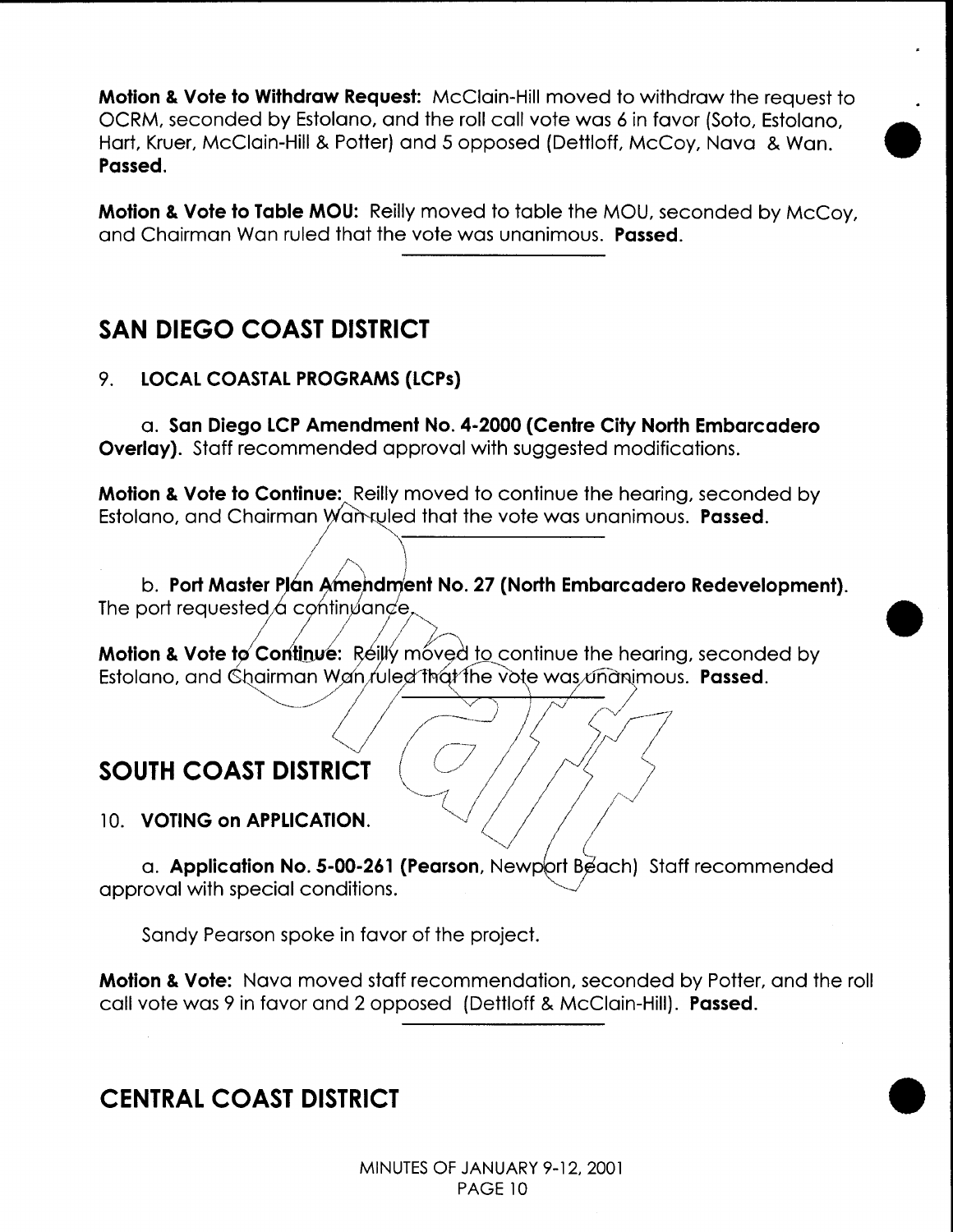11. **DEPUTY DIRECTOR'S REPORT.** Deputy Director Grove reported on matters not requiring public hearings, and on comments from the public.

12. **CONSENT CALENDAR (removed from Regular Calendar).** Staff moved six items ( 15a, c, d, e, g & h) to the Calendar, and recommended approval with special conditions.

(15c) Nick Nichols and King Thomas, both representing the applicant, submitted requests to speak in favor of the project. ( 15d) David T. Rutter, representing the applicant, submitted a request to speak in favor of the project.

**Motion & Vote:** Reilly moved staff recommendation, seconded by Potter, and Chairman Wan ruled that the vote was unanimous. **Passed.** 

**PUBLIC STATEMENTS.** Norm Haynie, representing Lechuza Villas West L.P., spoke about third party violations. Doug Korthof spoke about Ballona and regulation process. Bob Joseph spoke in favor of  $\alpha$  convenient location for the Marblehead hearing. Marcia Hanscom, representing Wetlands Action Network, spoke in favor of the Ballona settlement agreement. Sabrina Venskus, representing Ballona Wetlands Land Trust, spoke in favor of public input to settlement.

LUNCH RECESS. The Commission/recessed for lunch at 12:30 and returned at 2:15 p.m. after closed session. Soto left at the break.

*<sup>1</sup>*1 I ,\ ' I *<sup>1</sup>*'',,, '>,.\_ • *N,,./,\_,''* ,/ *{* "'-..-.-.~/'' '-•,,\ *}* ,. ... , • *//*  **REPORT of CLOSED SESSION./** In closed-session, on December-15, 2000, the Commission took action on Topanga Assn/for a Scenic Community, et al. . CCC, et al. (Olson/Sayles, RPI). In this closed session/the/ Commission took action on Holland, Rodman v. CCC, et al., and discus~~g)hree Qfhelmqtter~, f9r 1nformat1on only. *! (* I I' / i '',J ,,, ' *i* I I



13. LOCAL COASTAL PROGRAM (LCP).

, */*

•<br>●

•

•

a. **Santa Cruz Co. LCP Amendment No. SCO-MAJ-1-00. Postponed .**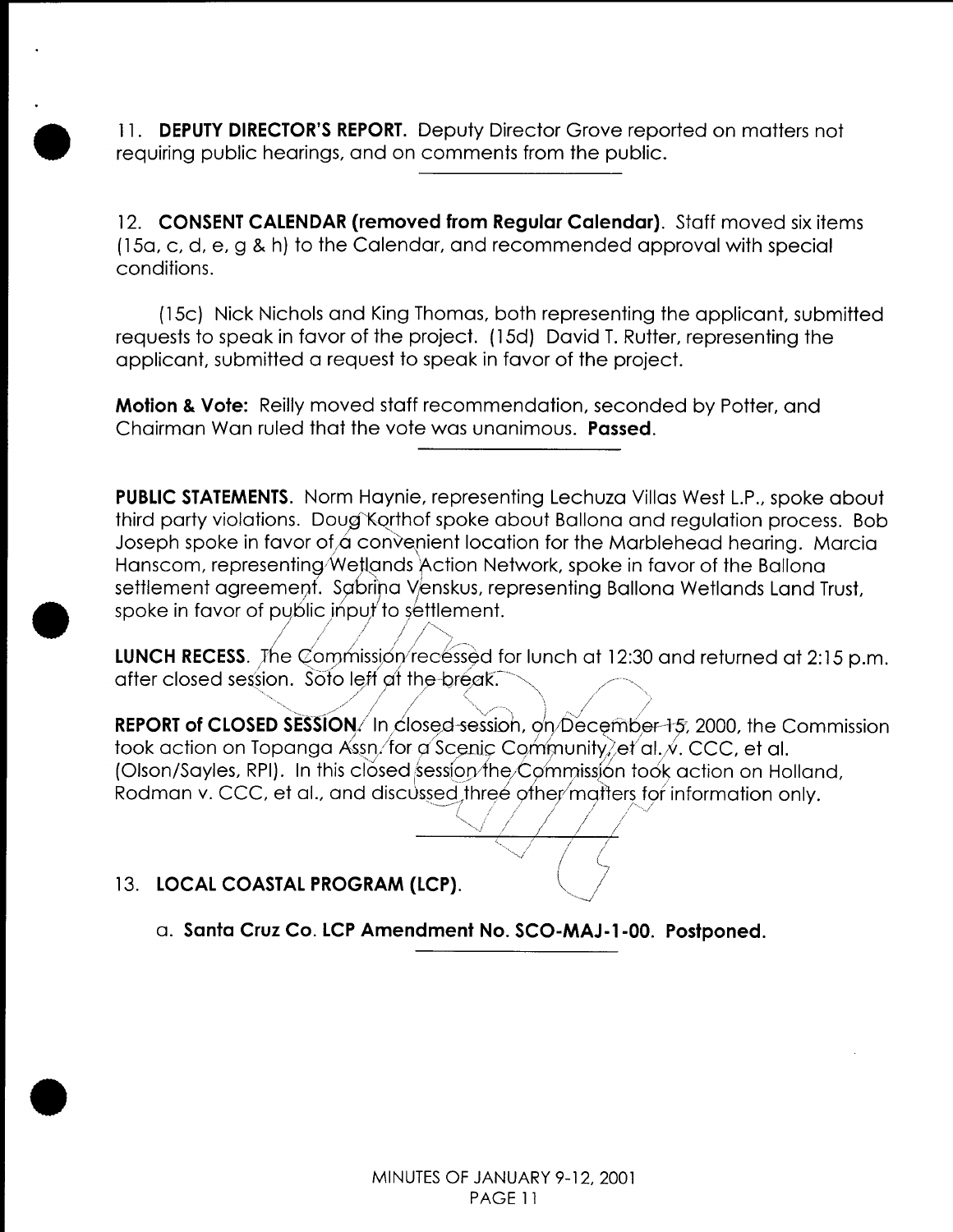### 14. **NEW APPEALS.**

a. **Appeal No. A-3-00-76 (Santa Cruz Co. Pleasure Point streetscapes)** Staff • recommended that the appeal raised substantial issue. There being no objection, Chairman Wan ruled that the Commission found substantial issue, and opened the hearing on the merits of the project. Staff recommended approval with special conditions.

Tom Burus and Carl Rom, both representing County of Santa Cruz, submitted requests to speak in favor of the project. Mike Guth spoke in opposition to the project. Charles Paulden spoke in opposition to the project.

**Motion & Vote:** Estolano moved staff recommendation, seconded by Reilly, and Chairman Wan ruled that the vote was unanimous. **Passed.** 

b. **Appeal No. A-3-00-156 (Crowther,** San Luis Obispo Co.) Staff recommended continuance. There being no objection Chairman Wan opened the hearing and Chairman Wan ruled that the vote was unanimous. Past<br>
b. Appeal No. A-3-00-156 (Crowther, San Luis Obisp<br>
continuance. There being no objection Chairman Wan<br>
continued it to a future meeting.<br>
15. COASTAL PERMIT APPLICATIO

### 15. **COASTAL PERMIT/APPLICATIONS.**

a. **Application No. 3-00-92/(Monterey bikepath)** Moved to expanded Consent Calendar. **Approved**.

*7* 

""- ~/ *1* //-~v *(*

b. Application No. 3-00-93 (Shellooe,  $C$ armel) Staffy ecommended approval with b. Application No. 3-00-93 (Shellooe, Carmel) Staff reed special conditions as modified orgily.

 $\rightarrow$   $\rightarrow$   $\rightarrow$ 

•

•

ca **Friends** of Carmel Cult Susan Brandt-Hawley, repres enting Friends of  $\zeta$ armel  $\zeta$ Jitural Heritage, spoke in favor of the project.

**Motion & Vote:** McClain-Hill moved staff recommend ation, seconded by Potter, and Chairman Wan ruled that the vote was unanimous. Passed.

c. **Application No. 3-00-97 (Monterey Co., Moss Landing bridge)** Moved to expanded Consent Calendar. **Approved.** 

d. **Application No. 3-00-122 (Walters,** Carmel) Moved to expanded Consent. Calendar. **Approved.**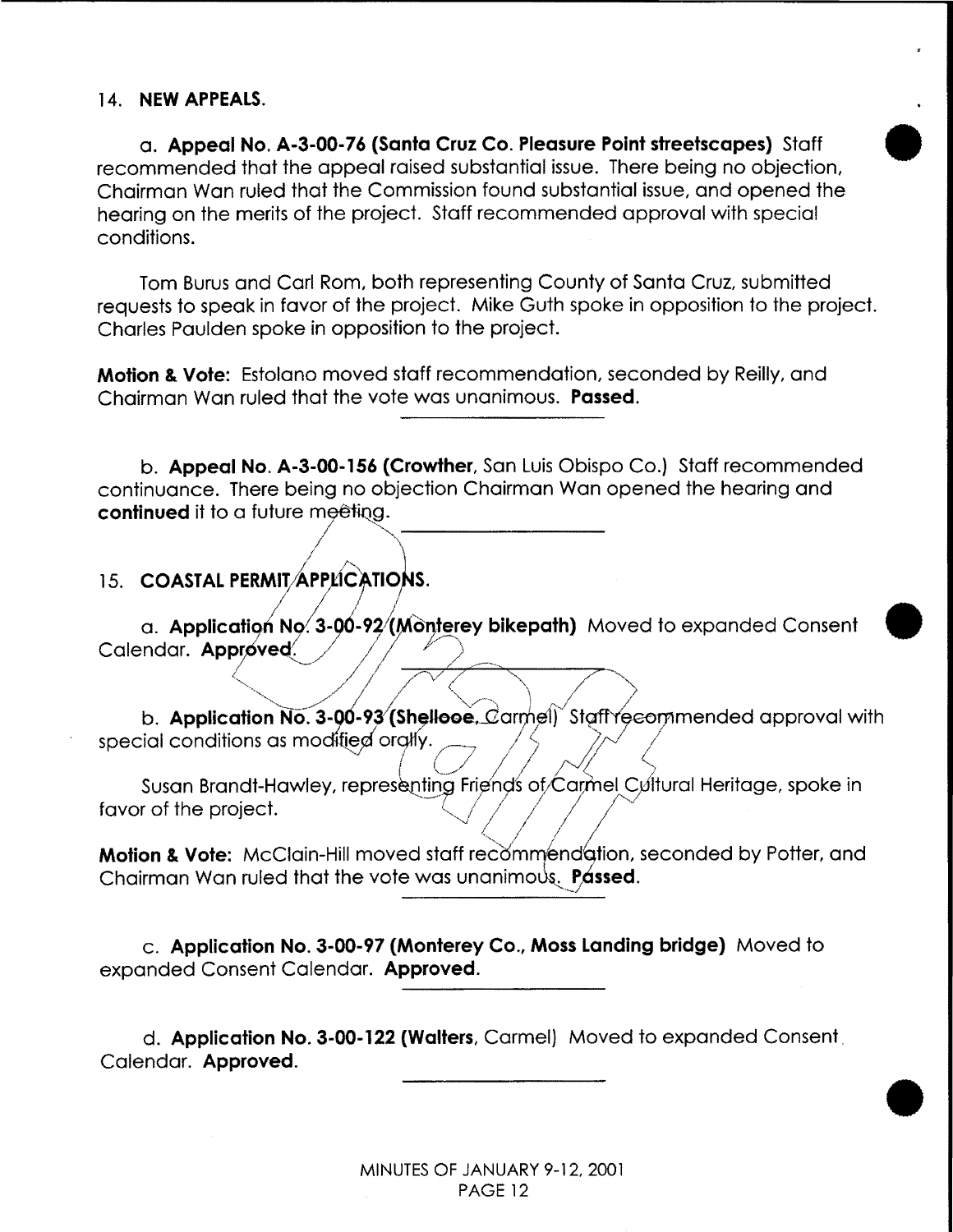e. **Application No. 3-00-128 (Walden,** Carmel) Moved to expanded Consent Calendar. **Approved.** 

f. **Application No. 3-00-136 (Virkkunen,** Carmel} Staff recommended approval with special condition.

Craig Holdren, representing the applicant, spoke in favor of the project. Susan Brandt-Hawley, representing Friends of Carmel Cultural Heritage, spoke in opposition to the project.

**Motion & Vote to Continue:** Reilly moved to continue the hearing, seconded by Estolano, and Chairman Wan ruled that the vote was unanimous. **Passed.** 

g. **Application No. 3-00-145 (Morton,** Carmel) Moved to expanded Consent Calendar. **Approved.** 

h. **Application No. 3-00-152 (Moss Landing Harbor,** Monterey Co.) Moved to expanded Consent Calendar. **Approved**.

16. **PERMIT AMENDMÉNTS.**  $\left\langle \sqrt{\phantom{a}}\right\rangle$ 

•

•

•

a. **Permit** No~·P-78-~60-,(2 (pauphine,,.MoritereyCo.) **lostponed.** ·----·-· */ 1 .* v ·. • *1·,;* .·•• */*  <sup>I</sup>/' ----~.J I / / v /--···-;

;/ <sup>I</sup>// *j !!* <sup>I</sup>~-----------------

/~· <sup>I</sup>*/* "'~ ,,

I I *I .I* ;/"-.• , ; / I I "

b. **Permit No. 4-82-300-A5 (Parks & Recreation,**~San Luis<sup>/</sup>Obispo Co.) **Postponed.** 

""-~--~-~ *-·-")'* 1/ !/ ./ / /<- ~/

\ */* 

;/ ;' , / / -, / I '·· *1* / I <.. <sup>I</sup>*.-,j /* 

 $\overline{\phantom{a}}$  / / / /

··-*..* / */* / / / Neal left at 4 p.m., at the beginning of the next item. Dean left at 4:55 p.m., during the following item.

c. Permit No. 3-84-139-A (Cannery Row & Monterey Peninsula Hotel, Monterey) Staff recommended approval with special conditions.

Bill Hooper, representing the applicant, spoke in favor of the project. Frank P. Donangello, representing Cannery Row Co., submitted a request to speak in favor of the project. Donald G. Hubbard, Paul Krupka & Mike Zimmerman, all representing the applicants, submitted requests to speak in favor of the project. Mayor Dan Albert and Bill Wojtkowski, both representing City of Monterey, submitted requests to speak in favor of the project. Janie Figen, representing Sierra Club CA Coastal Committee, spoke in opposition to the project. Susan Brandt-Hawley, representing Monterey v.

> MINUTES OF JANUARY 9-12, 2001 PAGE 13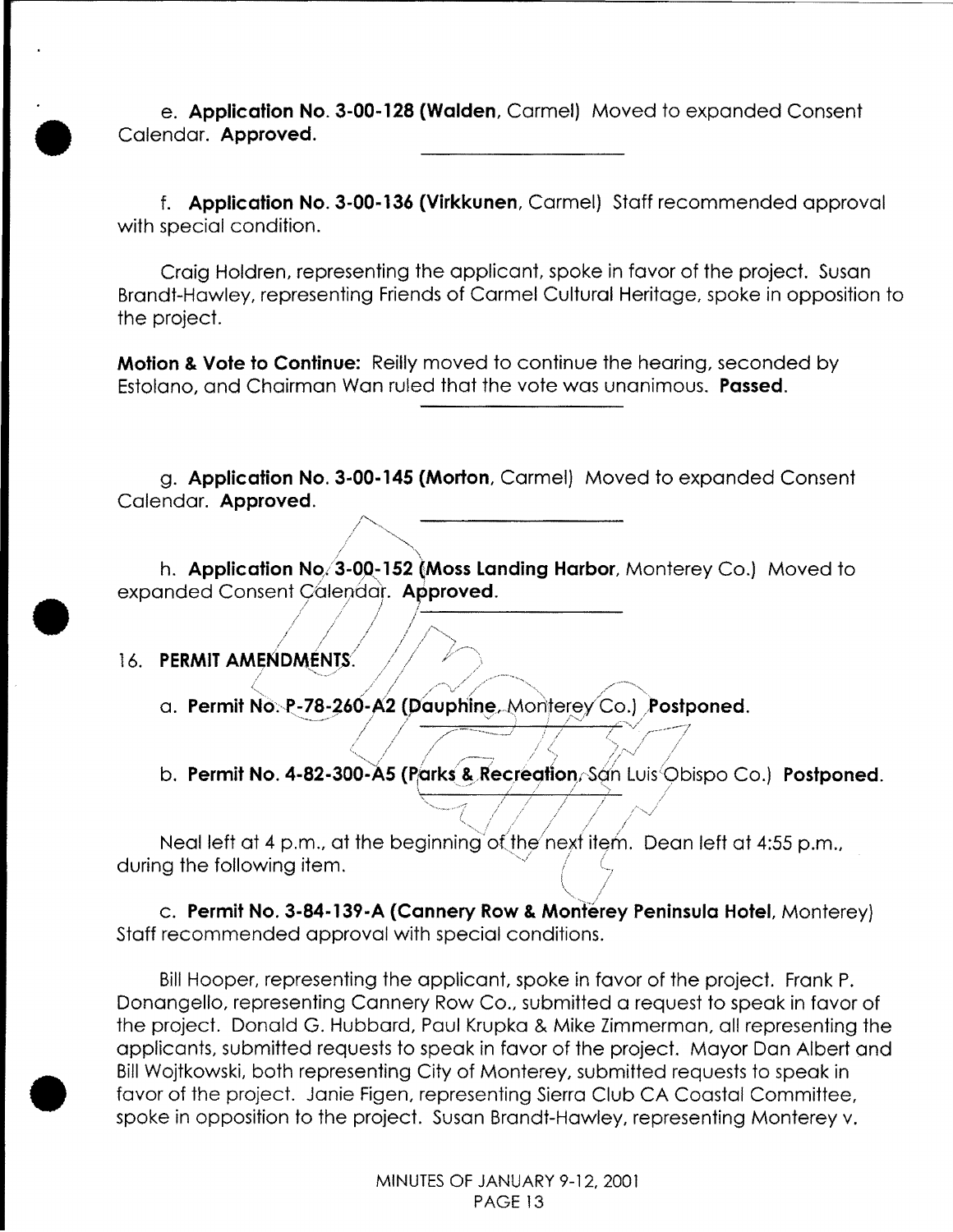Imp. Env. Waterfront Comm., spoke in opposition to the project. Doug Korthof spoke in opposition to the project. Bruce Monroe, representing Sierra Club, spoke in opposition to the project. John Sanger, representing the applicant, spoke in favor of the project. •

**Motion:** Reilly moved staff recommendation, seconded by Hart. **Amending Motion & Vote:** Potter moved to monitor water bills for 5

years, seconded by Estolano, and Chairman Wan ruled that the vote was unanimous. **Passed. Amending Motion & Vote:** Potter moved to reserve specified area for

restaurant use with 20% available for the public, seconded by Nova, and Chairman Wan ruled that the vote was unanimous. **Passed. Amending Motion & Vote:** Potter moved to delete west side public access connection to the bay, seconded by McClain-Hill, and Chairman Wan ruled that the vote was unanimous. **Passed.** 

**Amending Motion & Vote:** Potter moved to modify condition 3g to be consistent with access deleted above, seconded by Kruer, and Chairman Wan ruled that the vote was unanimous. **Passed.** 

**Amending Motion & Vote:** Nova moved to include public amenities in the plaza, seconded by Potter, and Chairman Wan ruled that the vote was unanimous. Passed.

Vote on Main Motion:  $\emptyset$  hairman Wan ruled that the vote, on the main motion, as amended above, was unanimous. **Passed.** 

•

•

RECESS. The Commission recessed for the day at 6:00 p.m. ommission/ecessed for the day at 6:00 p.m.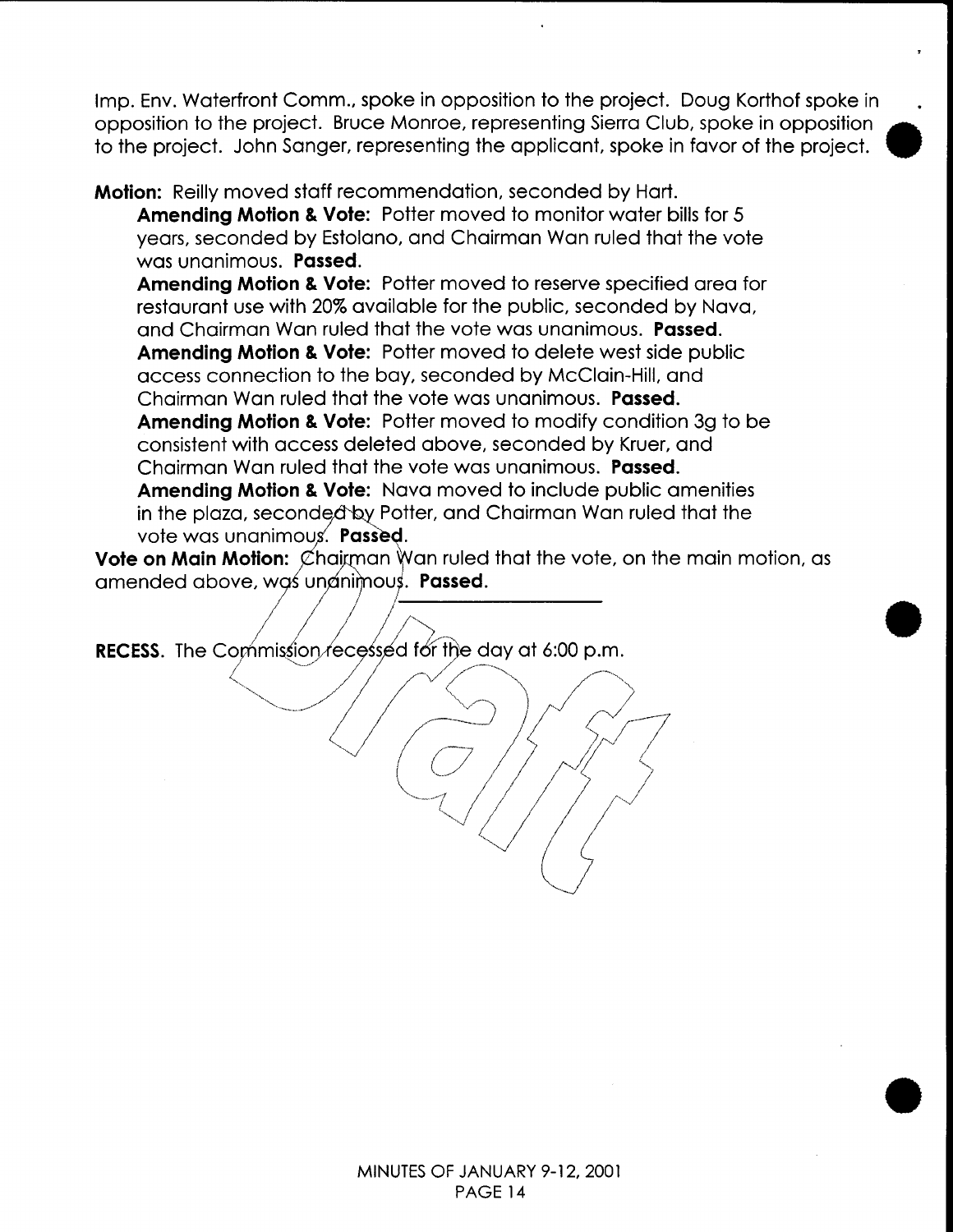### Thursday, January 11, 2001 - pages 15 to 20

**CALL TO ORDER.** The meeting of the California Coastal Commission was called to  $1.1$ order on Thursday, January 11, 2001, at 9:05 a.m. by Chairman Wan.

**ROLL CALL.** Present: Chairman Wan, Vice Chairman Potter, Commissioners  $2.$ Dettloff, Estolano, Kruer, McCoy, (Alternate) Orr, Neal, Reilly and Sweeney. Absent: Dean, Desser, Sanders and Woolley. Hart arrived at 9:10, and McClain-Hill arrived at  $9:30$  a.m.

## **SOUTH COAST DISTRICT**

**CONSENT CALENDAR.** See items a through d on page 13 of the agenda. Staff  $3.$ recommended approval with special conditions.

**Motion & Vote:** Dettloff moved staff recommendation, seconded by McCoy, and Chairman Wan ruled/that/the vote was unanimous. Passed.

**DEPUTY DIRECTOR'S REPORT** Deputy Director Lee reported on matters not 4. requiring public hearings, and/on comments from the public.

a. Huntington Beach LCP Amendment No. 2-98A (Carts & Kiosks) Certification Review. Staff recommended concurrence with the Executive Director's determination. There being no objection, Chairman Wan ruled that the Commission concurred with the Executive Director. Approved:

**CONSENT CALENDAR (removed from Regular Calendar).** Staff moved seven items 5. (8e, f, g, h, i, k & I) to the Calendar, and recommended approval with special conditions.

(8f) Doug Korthof submitted a request to speak in opposition to the project.

**Motion & Vote:** Kruer moved staff recommendation, seconded by Potter, and Chairman Wan ruled that the vote was unanimous. **Passed.**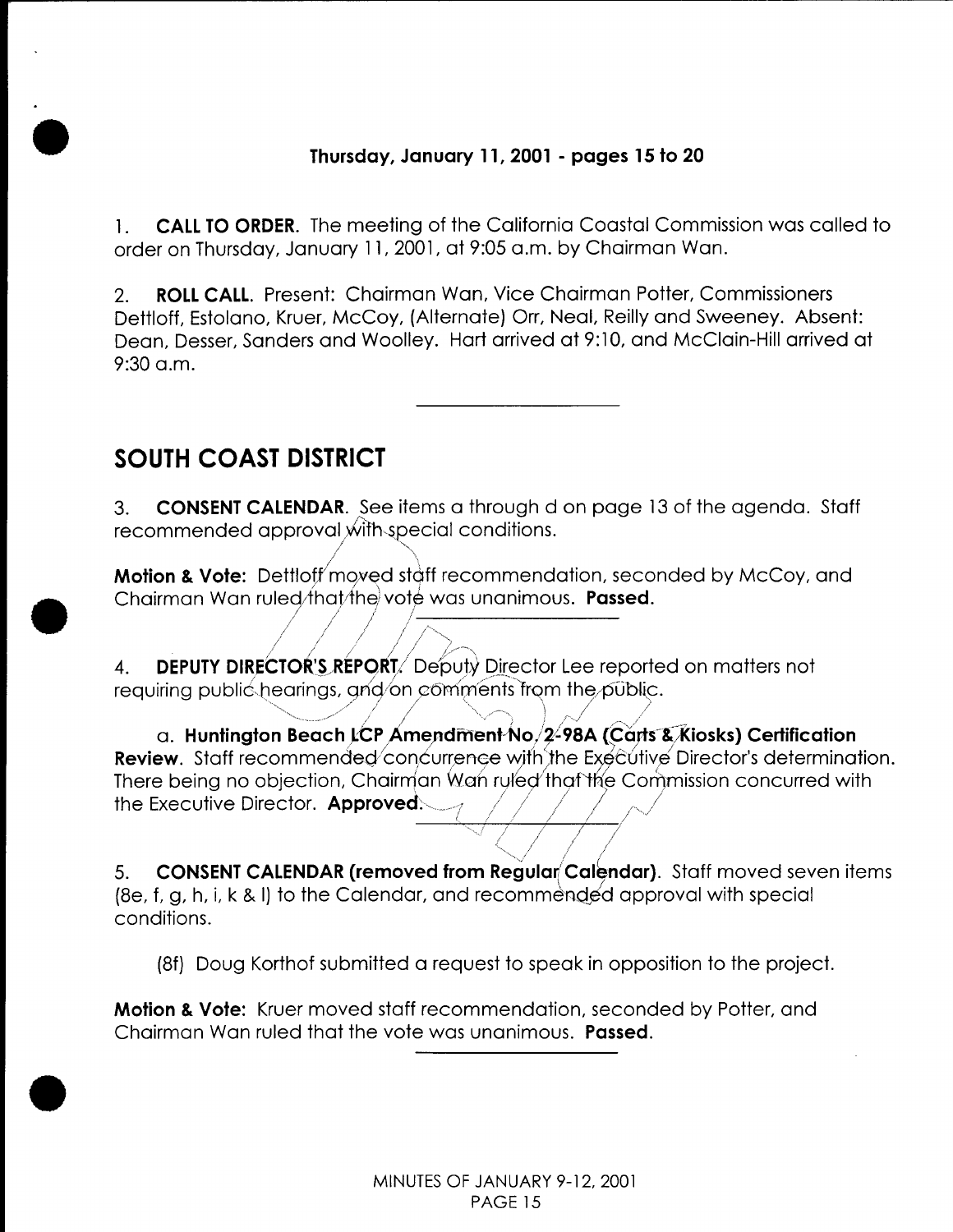Hart arrived during the following item.

### 6. **LOCAL COASTAL PROGRAM (LCP).**

a. **Redondo Beach LCP Amendment 1-00 (update).** Staff recommended approval with suggested modifications.

Lou Garcia, representing City of Redondo Beach, spoke in favor of the staff recommendation.

**Motion & Vote on Plan as Submitted:** Estolano moved approval of the Land Use Plan Amendment as submitted, seconded by Orr, and Chairman Wan ruled that the vote was unanimous in opposition to the motion. **Failed.** 

•

•

**Motion & Vote on Plan with Modifications:** Estolano moved approval of the Land Use Plan Amendment with suggested modifications, seconded by Orr, and Chairman Wan ruled that the vote was unanimous. **Passed.** 

### 7. **NEW APPEALS.**

a. **Appeal No. A-5-00-417 (Playa Vista Capital**, Los Angeles) Staff recommended that the appeal raised substantia issue. There being no objection, Chairman Wan ruled that the Commission found substantial issue.

Catherine Tyrell requested a decision in San Luis Obispo. Marcia Hanscom, representing Wetlands Action Network, spoke.

Chairman Wan continued the hearing on the merits of the project to a future meeting.

McClain-Hill arrived during t he following item.

b. **Appeal No. A-5-00-434 (Long Beach overnight parking program)** Staff recommended that the appeal raised substantial issue. There being no objection, Chairman Wan ruled that the Commission found substantial issue, and opened the hearing on the merits of the project. Staff recommended approval with special  $\frac{1}{2}$  conditions.

Robert Benard, representing City of Long Beach, spoke in favor of the project. Mark Sandoval, representing the City of Long Beach, submitted a request to speak in favor of the project. Steve Roehler, representing Belmont Shore Residents Assoc., spoke in favor of the project. Cynthia Brannan, representing Belmont Shore Residents Assoc., submitted a request to speak in favor of the project. Jeanette G. Gavin, representing Belmont Shore Residents Association, spoke in favor of the project.

**Motion & Vote:** Estolano moved staff recommendation, seconded by Orr, and Chairman Wan ruled that the vote was unanimous. **Passed.**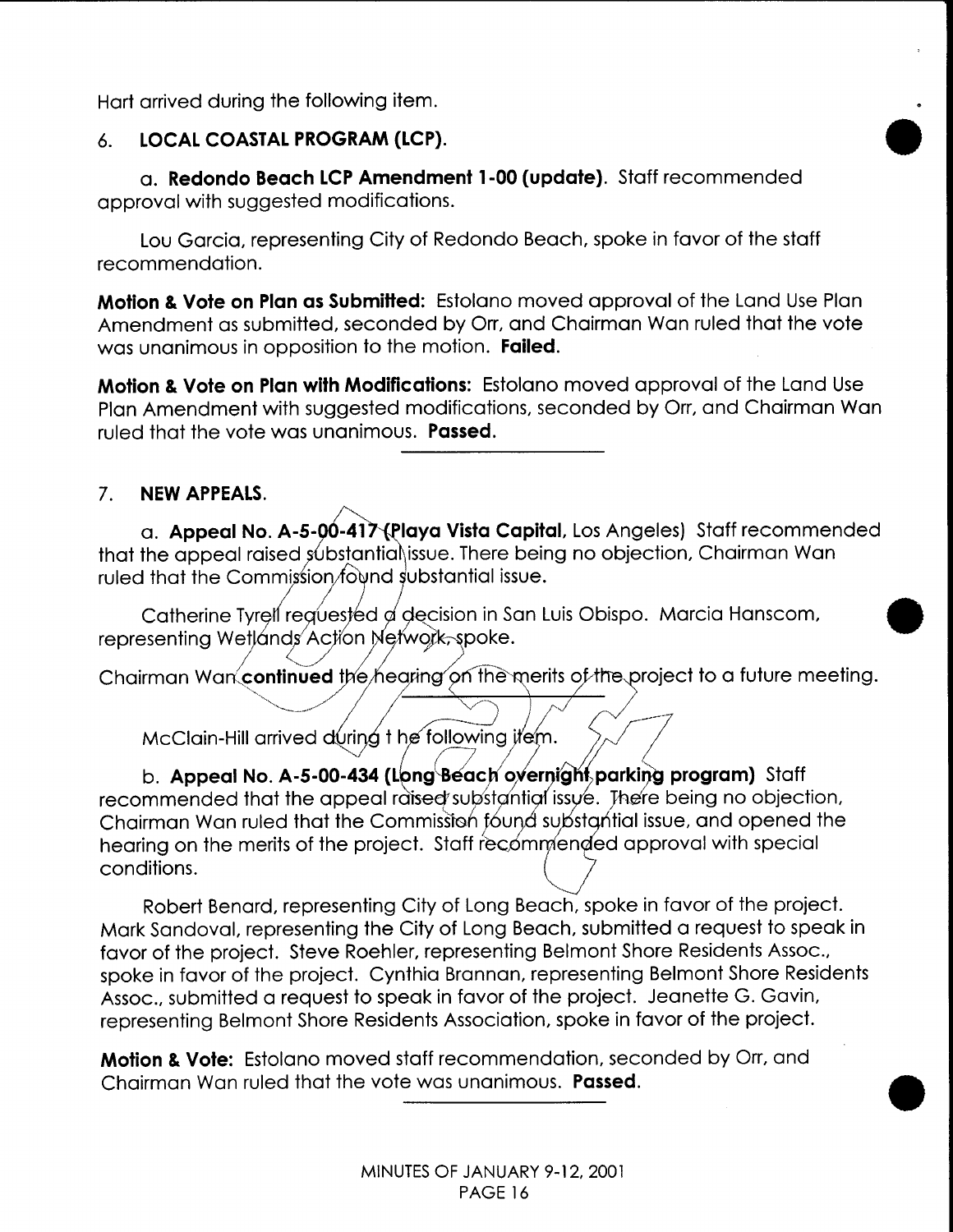c. Appeal No. A-5-00-467 (P.R.S. Group, Dana Pt.) Staff recommended that the appeal raised substantial issue. There being more than 3 votes to hear testimony, Chairman Wan opened the hearing on substantial issue.

Ed Knight, representing City of Dana Point, spoke in opposition to the project. Phillip R. Schwartze, representing Ritz-Carlton, submitted a request to speak in favor of the project.

**Motion & Vote on No Substantial Issue:** Orr moved that the appeal raised no substantial issue, seconded by Potter, and Chairman Wan ruled that the vote was unanimous in opposition to the motion. Failed.

d. Appeal No. A-5 00-472 (Marina Pacific Associates, Los Angeles Co.) Staff recommended that the appeal raised substantial issue.

Charles Moore, representing the applicant, requested a continuance and waived the time limit. Carla Andrus, representing Save the Marina Coalition, submitted a request to speak in opposition fo the project. John Davis submitted a request to speak in opposition to the project. Hans Etter submitted a request to speak in opposition to the project.

**Motion & Vote to Continue:** Estolgno-moved to continue the hearing, seconded by McClain-Hill, and Chairman Wan ruled that the vote was unanimous. Passed.

- **COASTAL PERMIT APPLICATIONS.** 8.
	- a. Application No. 5-99-260 (Marble Head/San Clemente) Postponed.

b. Application No. 5-00-229 (Hartunian, Los Angelés) Staff recommended approval with special conditions as modified orally.

Don Schmitz, representing the applicant, spoke in favor of the project. Benjamin M. Reznik, representing the applicant, spoke in favor of the project. Thomas M. Geher, representing Bert & Ruth Mandelbaum, spoke in favor of the project. Chris Ball spoke in opposition to the project. Marlene Schaffner spoke in opposition to the project.

**Motion & Vote:** McClain-Hill moved staff recommendation, seconded by Orr, and the roll call vote was 7 in favor and 3 opposed (Dettloff, Kruer & McCoy). Passed.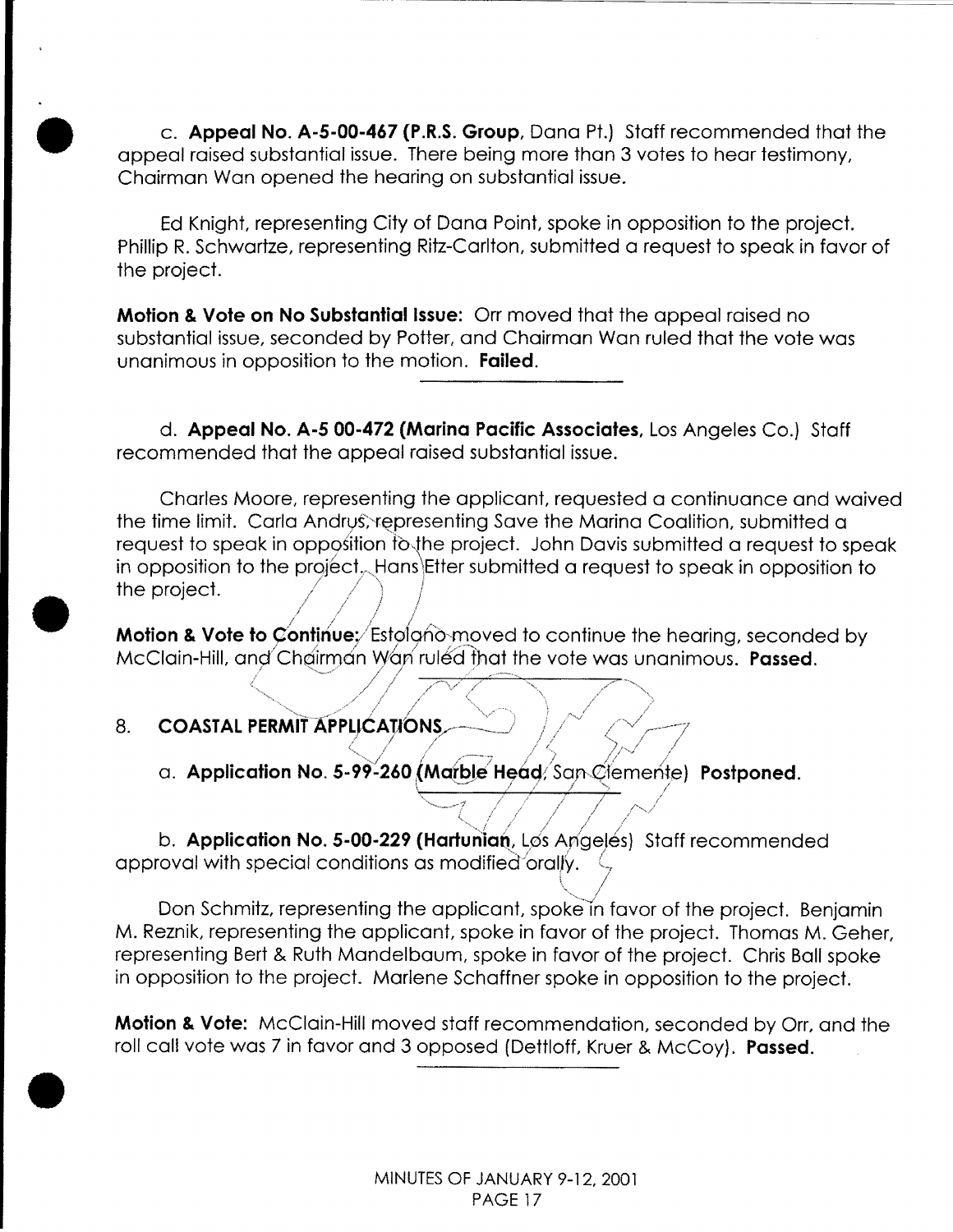c. **Application No. 5-00-333 (San Clemente sewers) Postponed.** 

d. **Application No. 5-00-343 (State Parks,** Laguna Beach) **Postponed.** 

e. **Application No. 5-00-361 (Pizzulli,** Los Angeles) Moved to expanded Consent Calendar. **Approved.** 

•

•

•

**f. Application No. 5-00-399 (Verizon Wireless & Seal Beach)** Moved to expanded Consent Calendar. **Approved.** 

g. **Application No. 5-00-406 (Fiuter,** Newport Beach) Moved to expanded Consent Calendar. **Approved.** 

h. **Application No. 5-00-446 (Campbell & Schumann, Hermosa Beach) Moved to** expanded Consent Calendar. Approved.

i. **Application No. 5-00/448 (Moloney**, Hermosa Beach) Moved to expanded Consent Calendar. **Approved.**  $\diagup$ Consent Calend~l ~fed. \_\_\_,)....\_v\_~-';------ 1 "-, \_\_\_\_ / ,) /--, ·< ....... "., //" .....\_,, /-~., .... ,

j. **Application No. 5-00-457 (Lystne**, San Clemente) Staff recommended approval with special conditions and denial of wall.

Barbara Lystne spoke in favor of the *project*.

Motion & Vote: Potter moved staff recommendation, seconded by Reilly, and Chairman Wan ruled that the vote was unanimous.<sup>/</sup> Passed.

k. **Application No. 5-00-461 (Irani**, Los Angeles) Moved to expanded Consent Calendar. **Approved.** 

''v ( *f::-*

I. **Application No. 5-00-451 (ScoH,** Hermosa Beach) Moved to expanded Consent Calendar. **Approved.**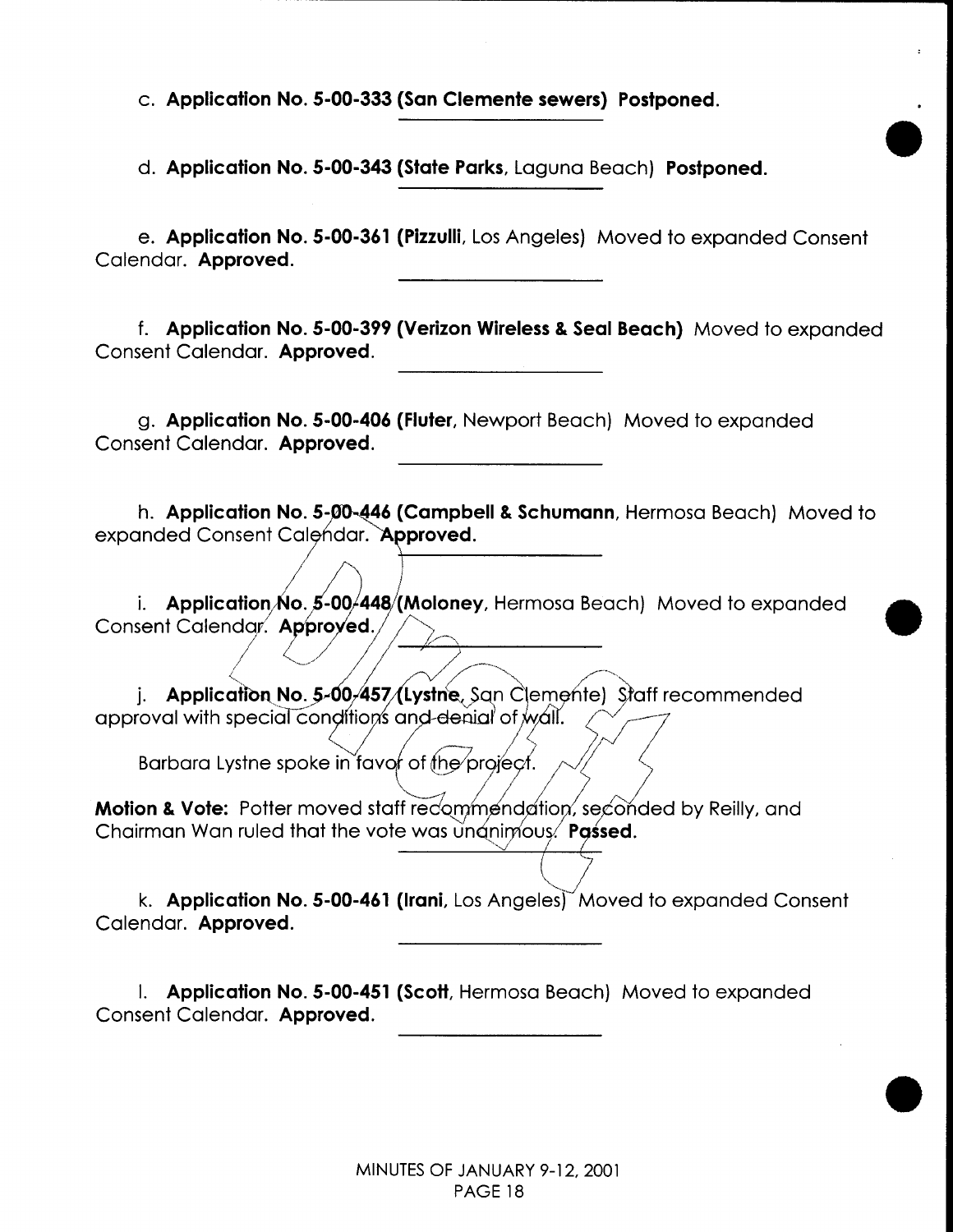### 9. **PERMIT AMENDMENT.**

•<br>●

•

•

a. **Permit No. 5-98-156-A5 (Long Beach & D DR Oliver Mcmillan)** Staff recommended approval with revisions to previous conditions as modified orally.

Tony Panker, representing DDR Oliver McMillan, spoke in favor of the project. Lester Denevan spoke in opposition to the project. John Davis submitted a request to speak in opposition to the project. Kathy Knight submitted a request to speak in opposition to the project. Doug Korthof spoke in opposition to the project. Bruce Monroe, representing Sierra Club- Long Beach, spoke in opposition to the project. Robert Paternoster, representing City of Long Beach, spoke in favor of the project.

**Motion & Vote:** Dettloff moved staff recommendation, seconded by Kruer, and Chairman Wan ruled that the vote was unanimous. **Passed .** 

## **NORTH CENTRAL COAST DISTRICT**

10. DEPUTY DIRECTOR'S REPORT. Deputy Director Scholl reported on comments from the public.

11. CONSENT CALENDAR (removed from Regular Calendar). None.

12. LOCAL COASTAL PROGRAM (LCP).

a. Sonoma Co. LCP Amendment No. 1-00 (General Plan Consistency) Time **Extension.** Staff recommended approval.

Motion & Vote: Reilly moved staff recommendation, seconded by Orr, and Chairman Wan ruled that the vote was unanimous. Passed.

### 13. **COASTAL PERMIT APPLICATIONS.**

a. **Appeal No. A-2-00-27 (Korean Presbyterian Church & Daly City)** Staff recommended approval with special conditions.

Terry Sedik, representing City of Daly City, spoke in favor of the project. Anthony Gangloff spoke in opposition to the project.

**Motion & Vote:** Kruer moved staff recommendation, seconded by McClain-Hill, and Vice Chairman Potter ruled that the vote was unanimous. **Passed.**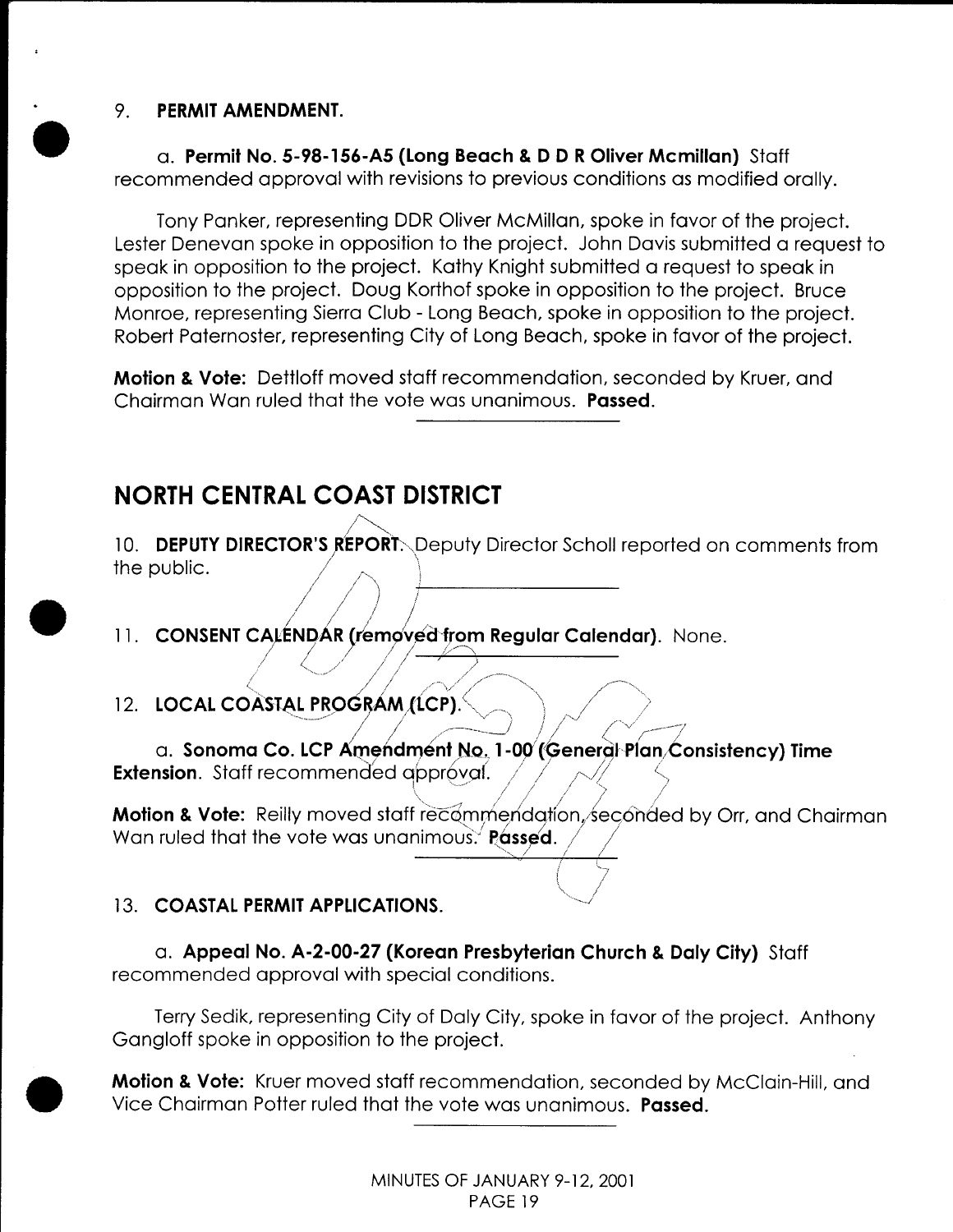### b. **Application No. 2-00-40 (San Francisco Public Works) Postponed.**

### 14. **PERMIT, AMENDMENTS.**

a. **Permit No. 2-00·19·A (San Mateo County Harbor District,** Pillar Point Harbor) Staff recommended approval with a different special condition.

•

 $\bullet$ 

**Motion & Vote:** McClain-Hill moved staff recommendation, seconded by Orr, and Chairman Wan ruled that the vote was unanimous. **Passed.** 

b. **Permit No. 2-00·42-A (Cirincione-Coles,** Marin Co.) Staff recommended continuance.

**Motion & Vote to Continue:** McClain-Hill moved staff recommendation, seconded by Orr, and Chairman Wan ruled that the vote was unanimous. **Passed.** 

PUBLIC STATEMENTS. Marcia Hanscom, representing Wetlands Action Network, requested protection of Blue Hergh rookery. Doug Korthof spoke about Orange County dumping sewage. Ramona Merryman, representing Save All of Ballona, submitted a request to speak in opposition to the project. John Davis, representing Save the Marina/requested a hearing in Los Angeles for appeals a & b above. Carla Andrus, representing Save the Maring Coalition, submitted a request to speak. Kathy Knight, representing Spirit of the Sage Council, requested Ballona hearings in Los Angeles. Bryan Gordon submitted a request to speak in tayor of hearings in proximity to the affected area. Susan Coons, representing Ballona Wellands Action, requested a local hearing on Ballona road widening. Hans Etter spoke about lack of emergency planning for evacuation of Maring del Rey/ Leslie/Purcell spoke about local hearing and preservation of heron habitat. Steve/Weinman spoke about need for boating facilities and opposed rent increases. Jim Moms spoke/about problems for boat owners in Marina del Rey. Lorraine Perlman submitted a request to speak. K.C. Mancebo submitted a request to speak. Dr David DeLange, representing Coalition to Save the Marina, spoke about developer demolishing trees that provide habitat. Dan Cohen, representing Save the Marina, said the owner would not take care of the trees infested with spider mites. Richard Gelfand spoke about item 7a, above.

**RECESS.** The Commission recessed for the day at 12:55 p.m.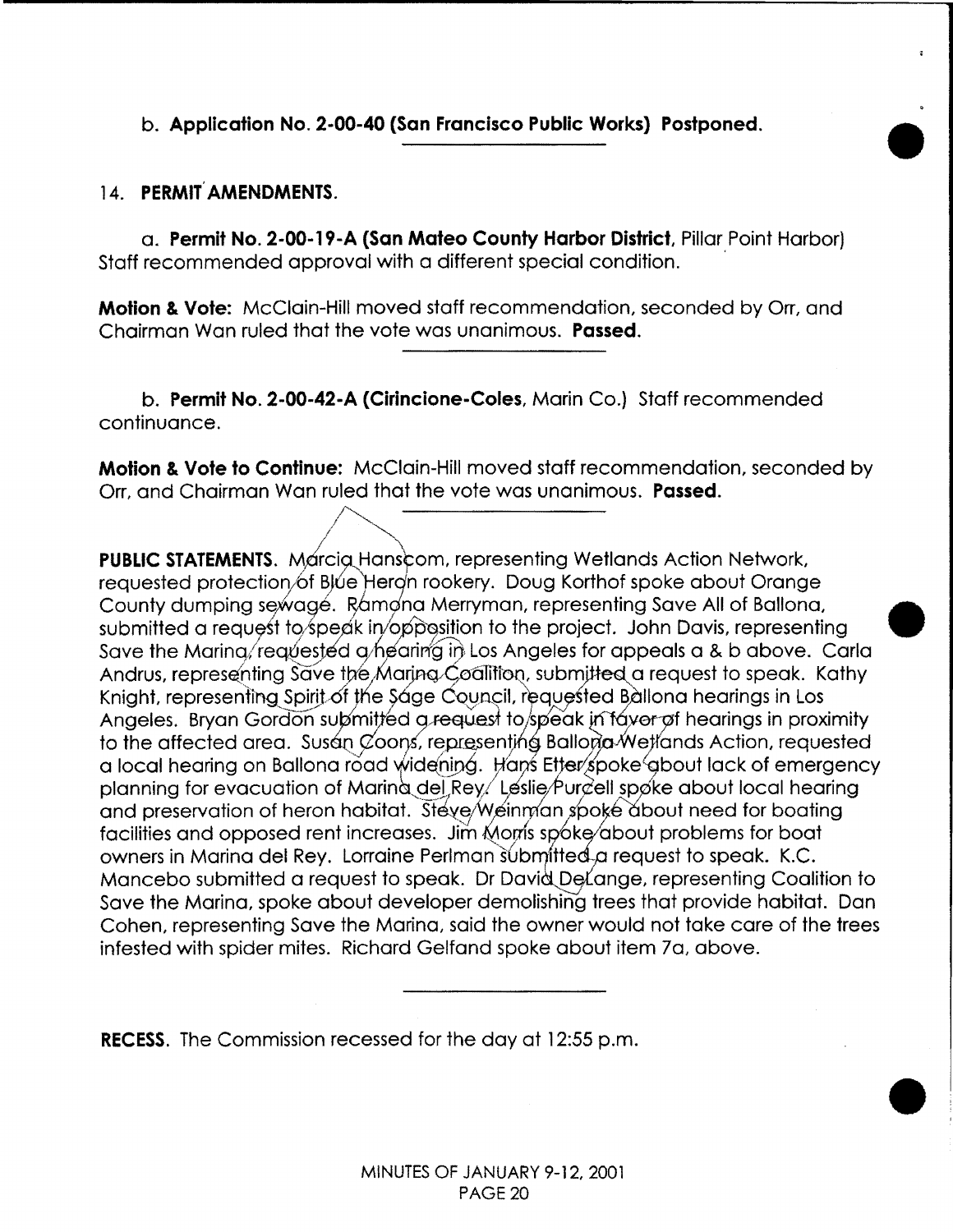### Friday, January 12, 2001 - pages 21 to 23

**CALL TO ORDER.** The meeting of the California Coastal Commission was called to  $1<sup>1</sup>$ order on Friday, January 12, 2001, at 9:00 a.m. by Chairman Wan.

**ROLL CALL.** Present: Chairman Wan, Vice Chairman Potter, Commissioners  $\overline{2}$ . Dettloff, (Alternate) Allgood, Hart, (Alternate) Susskind, McCoy, (Alternate) Orr and Reilly. Absent: Dean, Desser, Sanders, Sweeney and Woolley. Neal arrived at 9:10, and Lee arrived at 9:30 a.m.

## **NORTH COAST DISTRICT**

**DEPUTY DIRECTOR'S REPORT.** District Manager Merrill reported on matters not  $3.$ requiring public hearings, and on comments from the public.

**CONSENT CALENDAR** (removed from Regular Calendar). Staff moved item 7a to  $\overline{4}$ . the Calendar, and recommended approval with special conditions.

**Motion & Vote:** Reilly moved staff recommendation, seconded by Potter, and Chairman Wanvuled that the vote was unanimous. Passed.

### $5<sub>1</sub>$ LOCAL COASTAL PROGRAM (LCP).

a. Humboldt Co. LCP Amendment No. 1-00B (surface mining) Time Extension. Staff recommended approval.

Motion & Vote: Reilly moved staff recommendation, seconded by Potter, and Chairman Wan ruled that the vote was unanimous. **Passed.** 

#### $6.$ **NEW APPEAL.**

a. Appeal No. A-1-00-52 (McNeely, Mendocino Co.) Withdrawn.

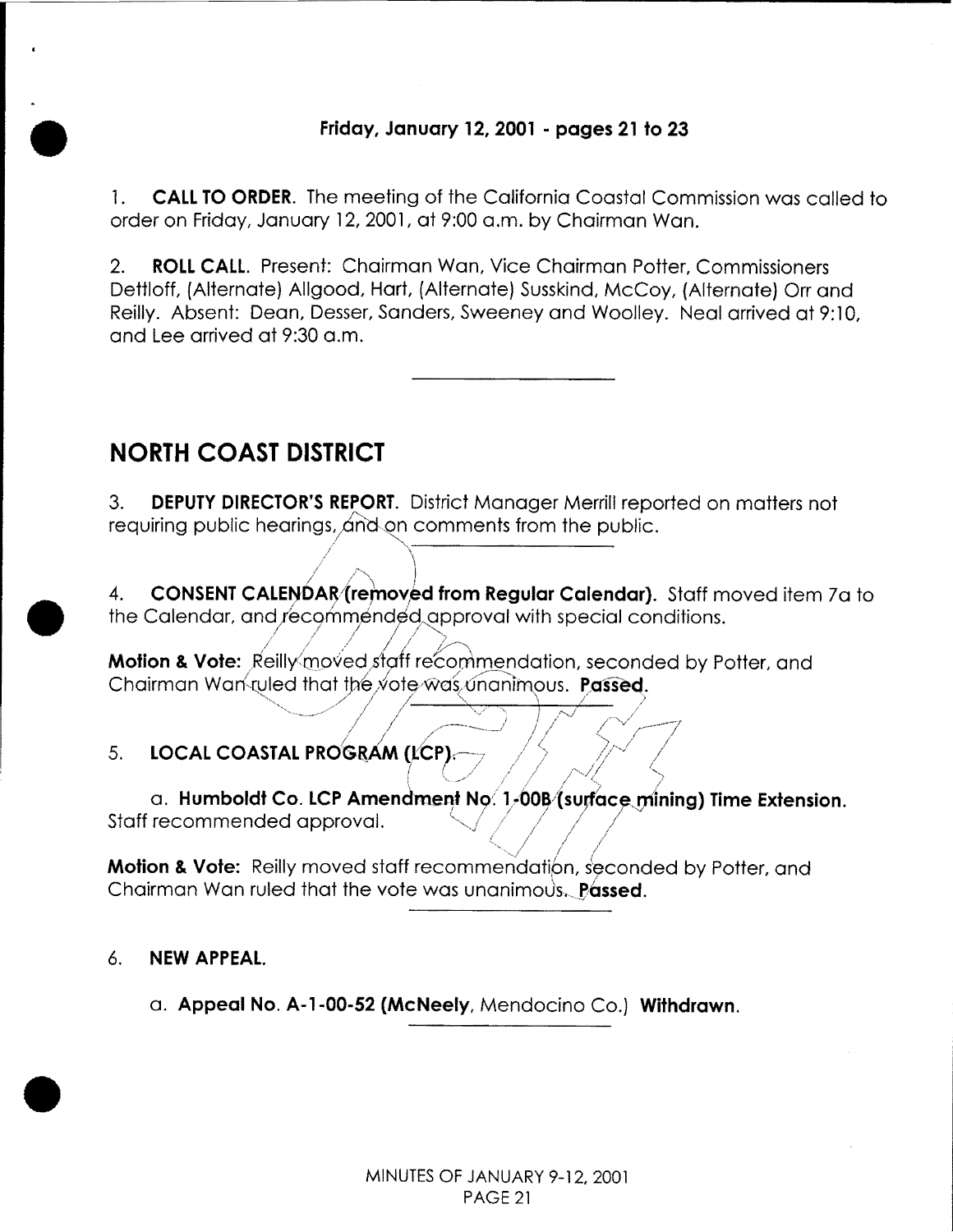### 7. **COASTAL PERMIT APPLICATIONS.**

a. **Application No. 1-99-31 (Mid County Ranch,** Humboldt Co.) Moved to • expanded Consent Calendar. **Approved.** 

Neal arrived during the following item.

b. **Appeal No. A-1-00-20 (Beacon,** Mendocino Co.) Staff recommended denial.

**Motion & Vote:** Reilly moved approval of the application, seconded by Orr, and Chairman Wan ruled that the vote was unanimous in opposition to the motion. **Failed.** 

Lee arrived during the following item.

c. **Appeal No. A-1-00-28 (Jones,** Mendocino Co.) Staff recommended approval with special conditions as modified orally.

Alan Block, representing the applicants, spoke in favor of the project. Lori Jones and Robert Jones submitted requests to speak in favor of the project.

Motion: Hart moved staff recommendation, seconded by Allgood.

**Amending Motion & Vote:** Susskind moved to delete conditions 1 a & 1 b (resiting the house), seconded by Allgood, and Chairman Wan ruled that the vote was unanimous. **Passed.** 

**Vote on Main Motion:** Chairman Wan fuled that the vote, on the main motion, as amended above, was unanimous.

I (-1 I *l* J S. d. **Application No. 1-00-47 (Eureka & BLM**, Hymboldt Co.) Staff recommended approval with special conditions.

Bruce Cann, representing Bureau of Land Management, spoke in favor of the project. Joel Canzonen, representing City of Eureka, spoke.

**Motion & Vote:** Reilly moved staff recommendation, seconded by Potter, and the roll call vote was 7 in favor and 3 opposed (Allgood, McCoy & Orr). **Passed.** 

--~-.~

•